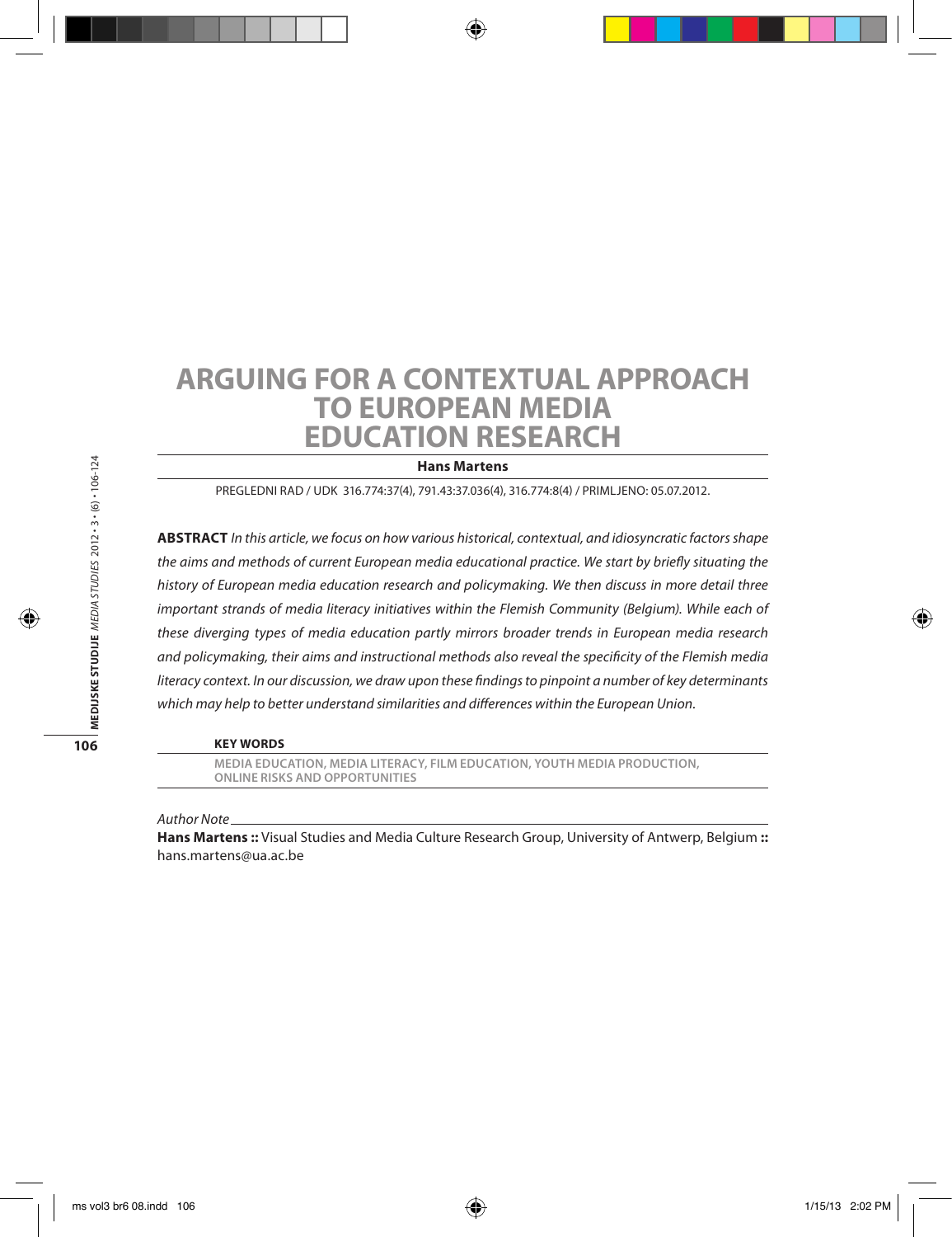The importance of media education has long been recognised at the international level, from the 1982 UNESCO Grünwald Declaration to the 2007 Paris agenda<sup>1</sup>. During the last decade the European Commission, European Council and the European Parliament also initiated a number of consultations, studies, resolutions, directives, recommendations, and a communication which have given media literacy and media education a more established place on the European policy agenda.

The increased attention in media literacy and media education at the European level is also felt in policies and educational practices in individual Member States. However, as previous research has shown, there are many contextual differences in the general approach to media literacy and in the kinds of learning environments media educators deem most fruitful to attain particular learning outcomes (Martens, 2010; Kubey, 1998, 2003; Buckingham, 2003). In this article, we focus on how various historical, contextual, and idiosyncratic factors shape the aims and methods of media educational practice. We start by briefly situating the history of European media education research and policymaking. Subsequently, we discuss in more detail three important strands of media literacy initiatives within the Flemish Community (Belgium). In particular, we will show (a) how current Flemish media education frameworks are, as in several other European countries, still largely reminiscent of a long tradition of film education, (b) how the increased availability of cheap and easy to use audiovisual production technologies has stimulated media organisations to integrate multimedia production activities in their work, and (c) how more recent media literacy initiatives have shifted their focus from audiovisual media to risks and opportunities in an online environment. While each of these types of media educational practices partly mirrors broader trends in European media research and policymaking, their aims and methods also reveal the specificity of the Flemish media literacy context. In our discussion, we draw upon these findings to pinpoint a number of key determinants which may help to better understand similarities and differences within the European Union.

## **BRIEF HISTORY OF EUROPEAN MEDIA EDUCATION RESEARCH**

European media education has a long history both inside and outside academia, most notably in the UK. For instance, in the 1930s-1950s, key organisations such as the Society for Education in Film and Television (SEFT) and the British Film Institute (BFI) Education Department began operating across a wide spectrum of activities connecting film and children. In those days, *film appreciation* was used as a loose expression to describe a variety of educational practices ranging from training children's tastes to more advanced study of the style and structure of a particular film (Bolas, 2009).

Some point out that *film education* was, in its earliest manifestation,

 $1$  See Carlsson et al., 2008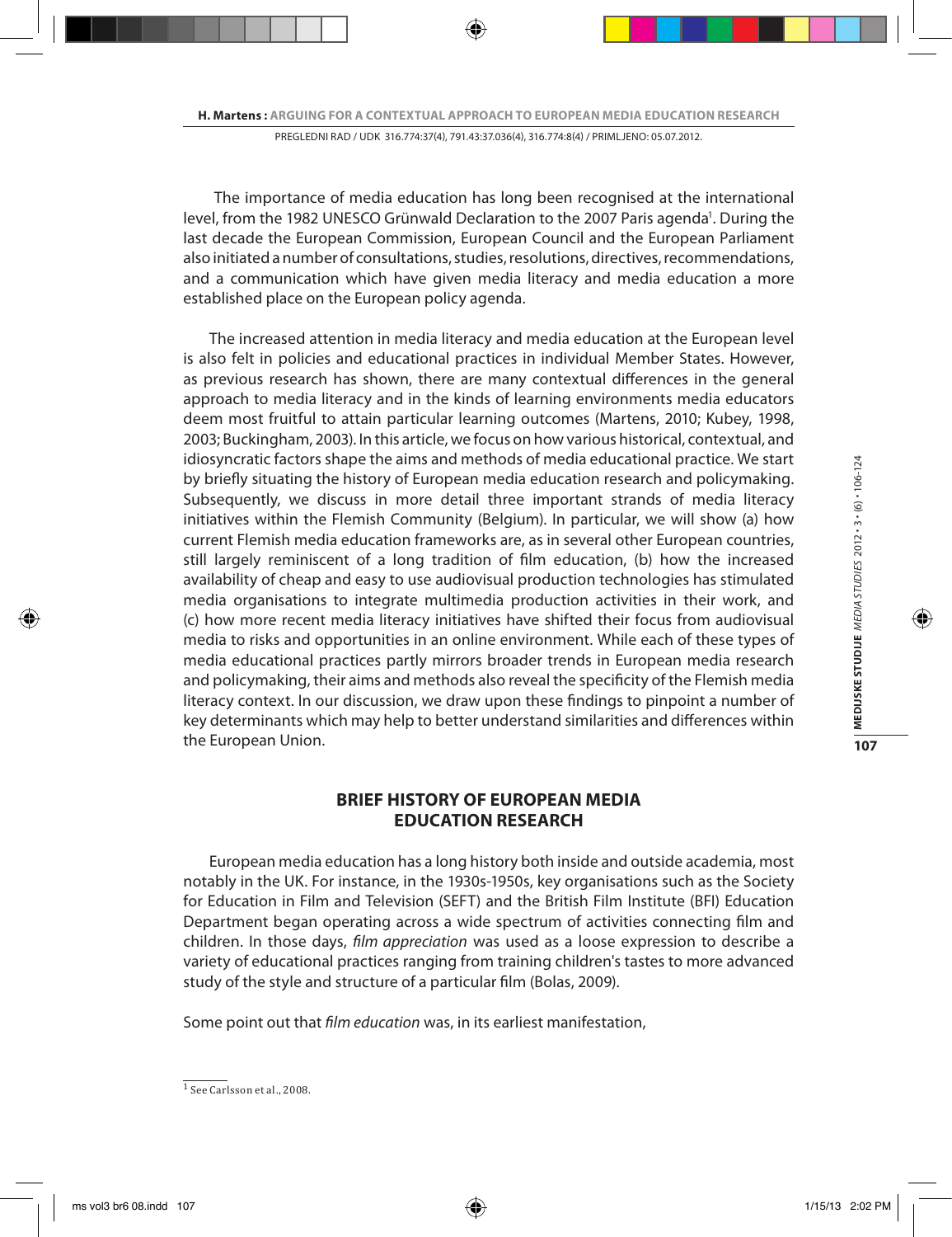*education against the media; its function to encourage pupils to develop discrimination, fine judgment, and taste by grasping the basic differences between the timeless values of authentic 'high' culture (in which teachers were themselves initiated) and the debased, anti-cultural values of largely commercial mass media* (Masterman, 1997: 20-21).

In any case, developments in film theory have long played a decisive role in the media education movement. For instance, in the 1950s, the emergence in France of a corpus of serious critical writing around the journal *Cahiers du Cinema* convinced a generation of teachers to see value in the work of particular film directors who could be seen as genuine authors. In this way, discrimination became something to be exercised not against but within the media.<sup>2</sup> In the late 1960s and 1970s, at a time when the mass audience for cinema was declining, film education was gradually reframed as *screen education* to include television, and later as *media education* in the 1980s and the 1990s to include the whole spectrum of print, audiovisual, and online media (Bolas, 2009; Kubey, 1997; Masterman, 1997).

The historical development of media education is often synthesised as a gradual move beyond cultural, moral, and political defensiveness, whereby popular culture was slowly recognised as valid and worthy of consideration in the primary and secondary school curriculum. What grew out of long-standing concerns about negative effects of mass media on children and adolescents evolved into a less protective approach that aims to develop young people's conceptual understanding of, and participation in contemporary media culture (Buckingham, 1986, 1996, 1998a, 2003; Masterman, 1997). In this view, media education is now no longer seen as a 'solution' to 'problems' caused by the media, because of their (so-called) lack of cultural value, or because these media (allegedly) convey hidden ideologies and/or promote undesirable behaviour. Rather, media educators should design media analysis or media production activities which focus on a number of 'key concepts' or 'key aspects' – such as production, language, representation, and audience – in order to help young people make decisions on their own behalf, without ignoring the importance of their enjoyment and pleasure in the media (Bazalgette, 1992; Buckingham, 1990, 1998a, 2003; Buckingham and Sefton-Green, 1994; Burn and Durran, 2007; Masterman, 1980, 1985).

In line with on-going developments in an increasingly digitalised environment, scholars more recently started to redefine the purpose of media education. To be sure, the comprehensive set of conceptual skills which enable individuals to understand how reality is inevitably constructed or represented by media through the interaction of a production process, a media message, and an audience has not lost much of their initial relevance (Buckingham, 2007a, 2007b; Potter, 2004, 2009; Hobbs, 2011). However, these conceptual understandings were typically included in a broader set of media literacy skills and competences which should enable individuals *to access, analyse, evaluate, and create* the full variety of offline and online media messages (Livingstone, 2004, 2008; Livingstone et al., 2004; Livingstone et al., 2005). For instance, while barriers in *access* now pose relatively few problems for print and audiovisual media (at least in developed countries), the digital divide is (still) a much debated research and policy topic (DiMaggio et al., 2004;

 $\frac{2}{3}$  See also Hall and Whannel, 1969.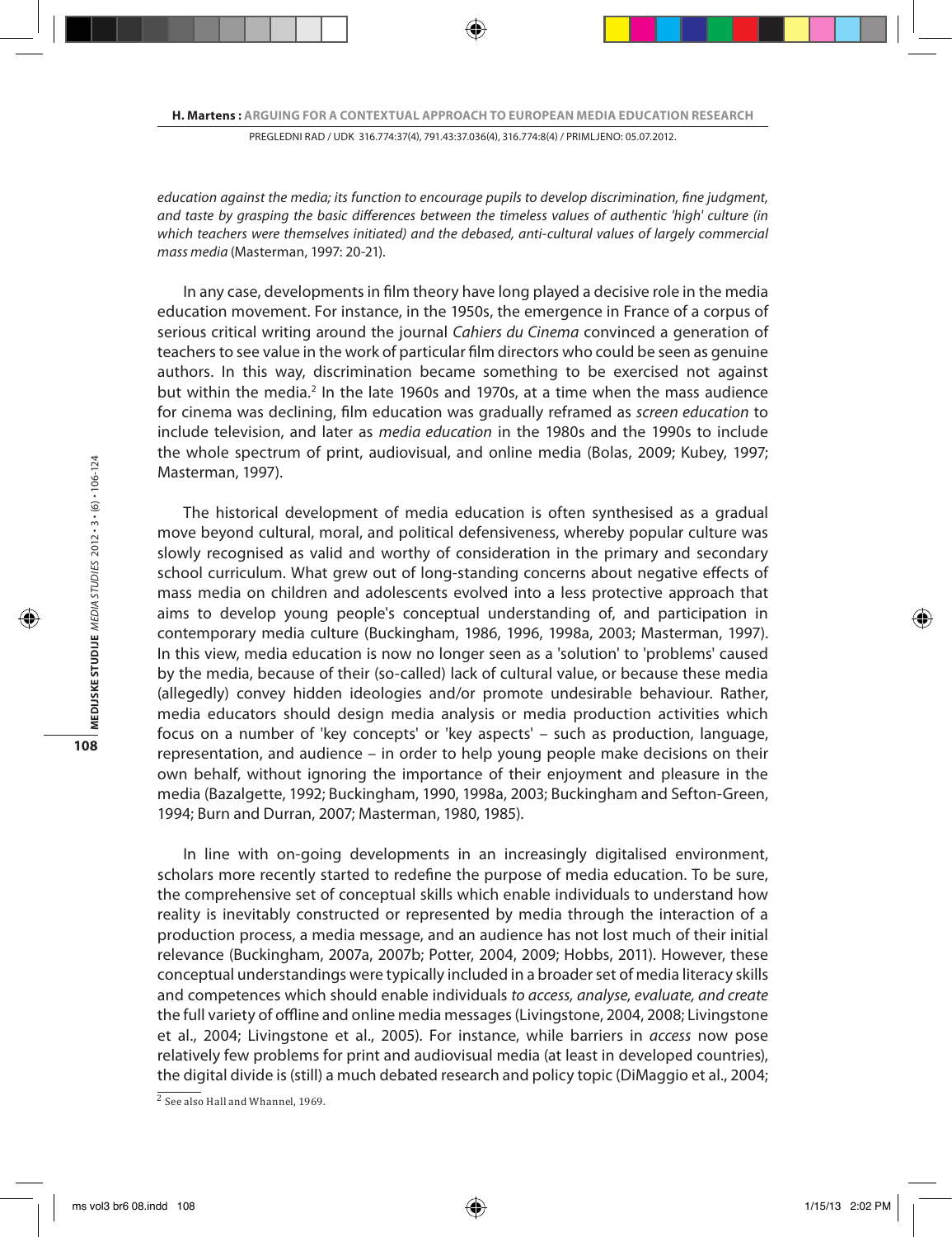Norris, 2001). In addition, it can be argued that the proliferation and commercialisation of digital media channels "puts universal participation in a shared culture and the provision of free-to-all public service content back on the agenda" (Livingstone, 2004: 5-6). As far as *analysis* and *evaluation* are concerned, internet researchers have additionally emphasised the importance of skills that are operational (ability to read and write texts, view, listen to, and make audiovisual programs, operate computers and programs), informational (skills to search, select, and process information), and strategic (the capacities to use these sources as the means for specific goals and for the general goal for improving one's position in society) (van Deursen and van Dijk, 2010a, 2010b; Van Dijk, 2005, 2006; van Dijk and Hacker, 2003). These online skills not only relate to different levels of digital inclusion, they also mediate the relationship between demographic variables and people's experience of online risks and opportunities (Livingstone and Helpser, 2007, 2010). Finally, although media users have long been receivers rather than senders of audiovisual media messages, technological developments have made content *creation* in a participatory culture easier than ever. Nonetheless, there is good evidence that what people do online is far less creative than often suggested (Buckingham, 2010; Jenkins, 2006; Jenkins et al., 2009; Livingstone and Helsper, 2010).

#### **EUROPEAN POLICYMAKING**

At first sight, the current state of European policymaking strongly resonates with this comprehensive approach to media education. To give one obvious example, the European Commission currently defines media literacy as

*the competence to access the media, to understand and to have a critical approach towards different aspects of media contents, and to create communications in a variety of contexts. Media literacy relates to all media, including television and film, radio and recorded music, print media, the internet, and all other digital communication technologies.*<sup>3</sup>

However, a more detailed review of recent European media literacy and media education initiatives reveals a much more eclectic and issue-driven path of development. Within this context, media literacy and media education are not so much framed as useful in their own terms, but rather as important elements in broader policy attempts to deal with a (sheer endless) range of media-related challenges in an information society.

## **AN ECLECTIC STARTING POINT**

In the early 2000s, the European Commission became increasingly involved in media literacy issues. For example, it launched a series of workshops on media literacy and media education with participants from a wide range of European Member States.<sup>4</sup> In parallel with this, from 2002 till 2005, it financed about thirty media educational projects

<sup>3</sup> http://ec.europa.eu/culture/media/literacy/index\_en.htm (08.12.2012).

<sup>4</sup> http://ec.europa.eu/culture/media/literacy (08.12.2012).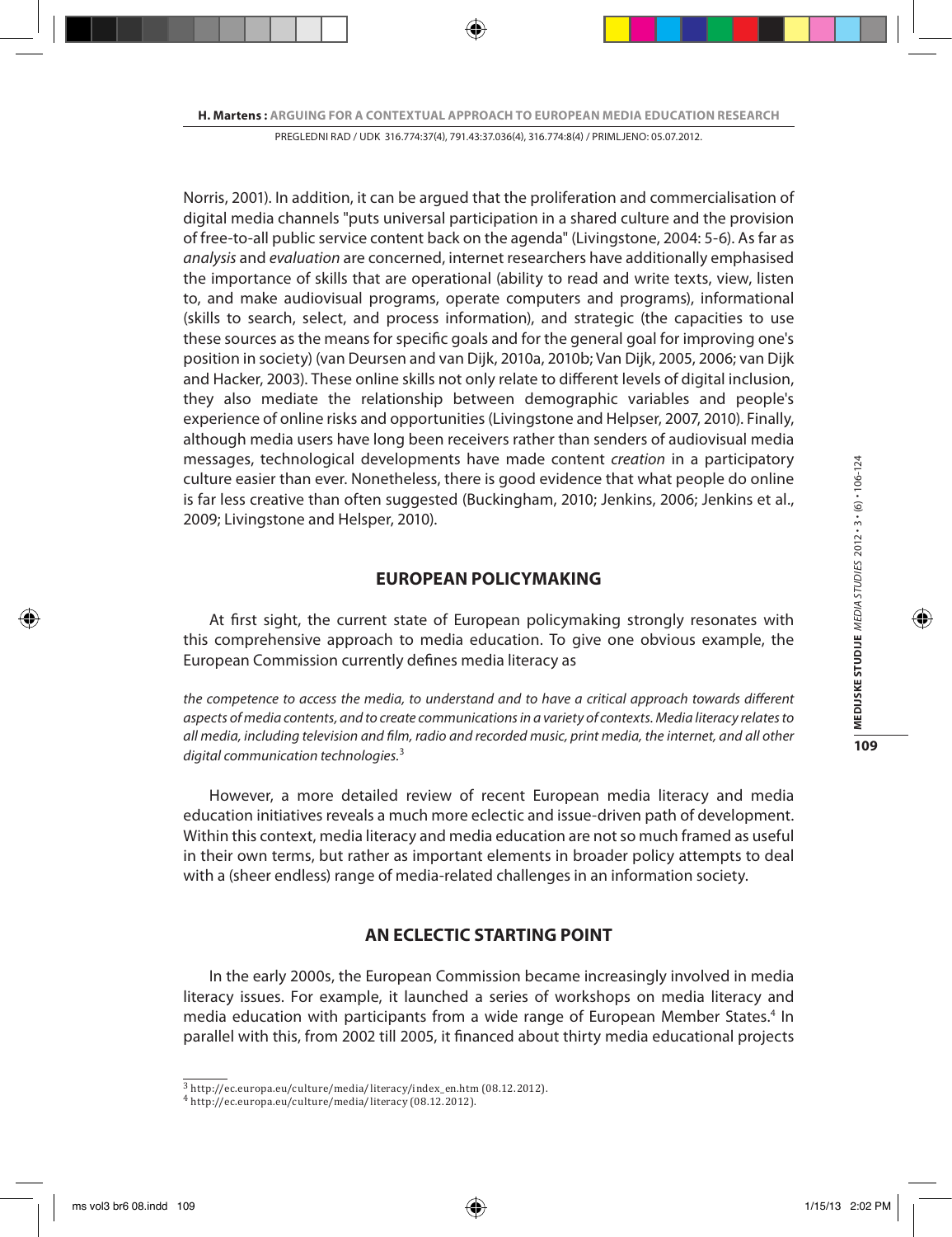within the framework of the European eLearning programme.<sup>5</sup> Both initiatives served to stimulate the exchange of knowledge and experiences amongst media educators from European Union member states. By the end of 2003, the European Commission more formally expressed its growing interest in (young) people's media-related knowledge and skills. In a communication (COM(2003) 784) about the future of the European regulatory audiovisual policy, the Commission argued that "the changing media landscape, resulting from new technologies and media innovation makes it necessary to teach children (and their parents) to use the media effectively. To know where to find information and how to interpret it nowadays represents an essential skill" (COM(2003) 784: 22).

From 2005 on, a number of recommendations, resolutions, and directives from the European Parliament and the European Council continued along diverging lines. For instance, in 2005, the European Parliament and the Council (2005/865/CE in OJ L 323, 09.12.2005) recommended Member States to improve preservation and exploitation of the European film heritage and to remove obstacles for the development and full competitiveness of the European film industry by, amongst other things, fostering and promoting film studies and media literacy in education at all levels. In 2006, the European Parliament asked the Council and the Commission to develop and implement media literacy programs in order to promote active and aware citizenship in Europe (OJ C 193E, 17.08.2006). That same year, within the context of the transition from analogue to digital broadcasting (OJ C 296E, 06.12.2006), the European Parliament urged the Member States, in the aim to avoid new forms of exclusion, and in particular the digital divide, to ensure that efforts would be made to educate the public about digital technologies and about the possibilities to take advantage of the benefits of the information society. At the same time, it asked the European Commission to produce a communication on media literacy. Again in 2006, in order to encourage the take-up of technological developments the European Parliament and the Council recommended Member States to promote

*action to enable minors to make responsible use of audiovisual and on-line information services, notably by improving the level of awareness among parents, teachers and trainers of the potential of the new services and of the means whereby they may be made safe for minors, in particular through media literacy or media education programs and, for instance, by continuous training within school education*  (2006/952/EC in OJ L 378, 27.12.2006: 74).

Finally, late 2007 in Directive 2007/65/EC the European Parliament and the Council of the European Union asked the European Commission to submit a report on the levels of media literacy in all Member States no later than December 2011, and every three years thereafter (OJ L 332, 18.12.2007, later codified in Directive 2010/13/EU the Audiovisual Media Services Directive, OJ L 95, 15.04.2010).

## **STREAMLINING THE EU STRATEGY**

As should be clear at this point, European Union policymaking on media literacy and media education has from the start been rather eclectic, covering a wide range of issues

<sup>5</sup> http://ec.europa.eu/education/archive/elearning (08.12.2012).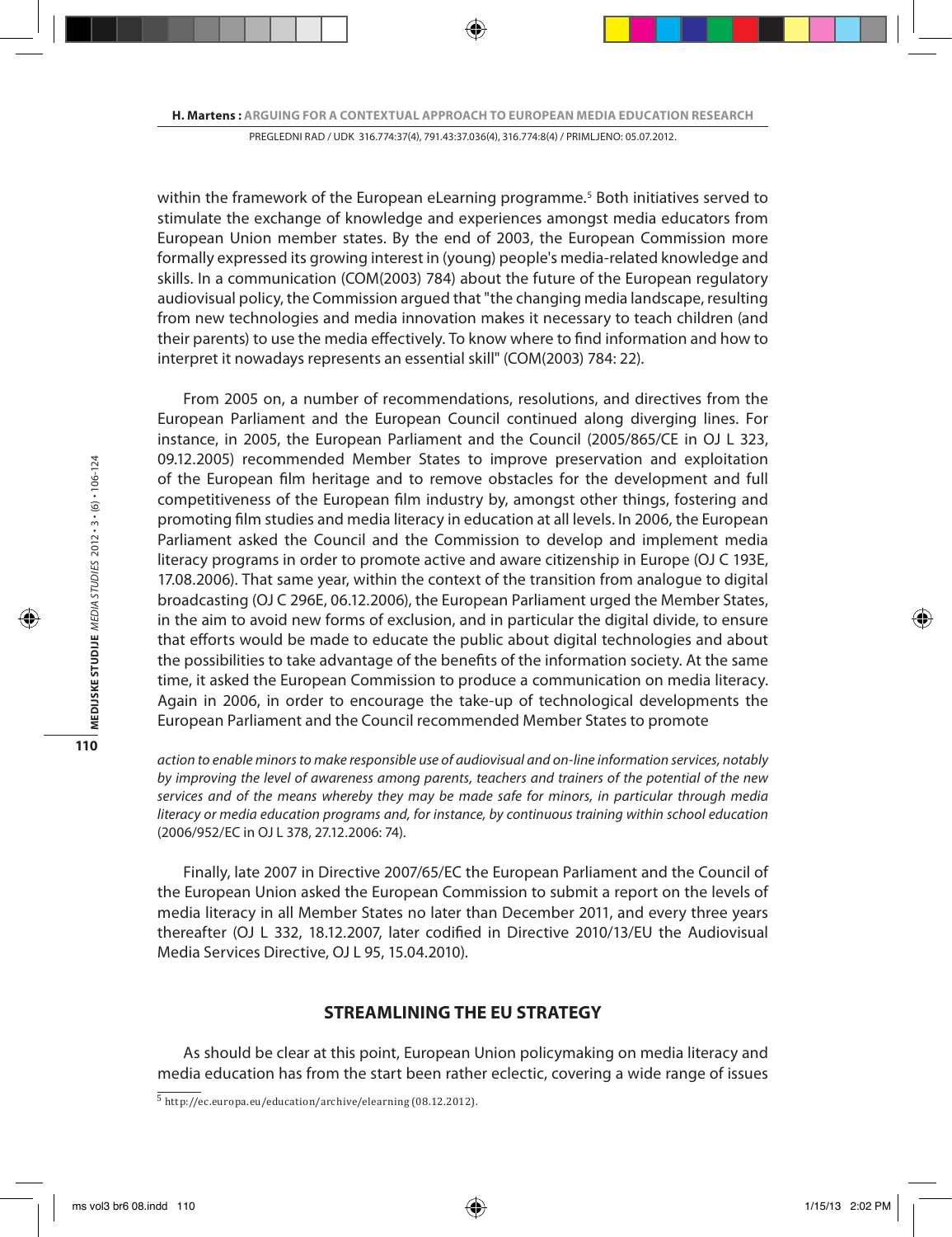ranging from eLearning, film heritage, and the competitiveness of the European film industry, to active citizenship in a European information society, the digital divide, and minors' ability to make responsible use of audiovisual and online information services.

While each of these issues is still relevant today, the European Commission eventually sought to prioritise (and streamline) some of its activities. In a 2007 communication (COM(2007) 833), the European Commission set out the contours of a European approach to media literacy in the digital environment. Much more in line with the academic literature, media literacy was now defined as "the ability to access the media, to understand and to critically evaluate different aspects of the media and media contents and to create communication in a variety of contexts" (COM(2007) 833: 3). In addition, it is argued that a European approach to media literacy should relate to all media. Thus, the various levels of media literacy not only include "feeling comfortable with all existing media from newspapers to virtual communities", but also "better exploiting the potential of media for entertainment, access to culture, intercultural dialogue, learning and daily-life applications", "having a critical approach to media as regards both quality and accuracy of content", and "using media creatively, as the evolution of media technologies and the increasing presence of the Internet as a distribution channel allow an ever growing number of Europeans to create and disseminate images, information and content" (COM(2007) 833: 3).6

Arguably, this framework is still quite vague. Nonetheless, in its media literacy communication, the European Commission also assembled (most of) these media literacy levels into two diverging types of best practices. On the one hand, media literacy education is explicitly framed as an effective means to provide better awareness and knowledge about European film heritage, especially to young European audiences, and to increase interest in these and more recent European films. Within this context, media literacy initiatives should promote the acquisition of audiovisual media production and creativity skills, and help European citizens understand the importance of copyright, which in turn should further strengthen the quality and the competitiveness of the European audiovisual industry.<sup>7</sup> On the other hand, media literacy is proposed as an important tool to increase inclusion and awareness in a rapidly evolving information society. Here, media literacy education should empower (young) audiences to critically assess (online) commercial content and make informed decisions. At the same time, it should ensure that the information society benefits (such as the efficient use of search engines, internet radio, multimedia digital libraries, and so forth) can be enjoyed by everyone, especially by people who are already disadvantaged economically or physically.8

 $\overline{6}$  See also the Council conclusions on a European approach to media literacy in a digital environment (OJ C 140, 06.06.2008)

and the opinion of the Committee of the Regions (OJ C 325, 19.12.2008). 7 Again see the recommendation of the European Parliament and the Council on film heritage and the competitiveness of related industrial activities (OJ L 323, 09.12.2005), the MEDIA 2007 programme (OJ L 327, 24.11.2006), as well as a more recent report (to be finished in December 2012) launched by the European Commission which should identify and analyse the existing situation concerning film literacy in Europe http://ec.europa.eu/culture/media/literacy/studies).

<sup>&</sup>lt;sup>8</sup> Again see the Television without Frontiers directive (OJ C 193 E, 17.08.2006), the resolution on the transition from analogue to digital broadcasting (OJ C 296 E, 6.12.2006), the recommendation on the protection of minors and human dignity (OJ L 378, 27.12.2006), and the Audiovisual Media Services Directive (OJ L 95, 15.04.2010), but also the Safer Internet (COM(2006) 663) and the Safer Internet Plus Program (COM(2009) 64).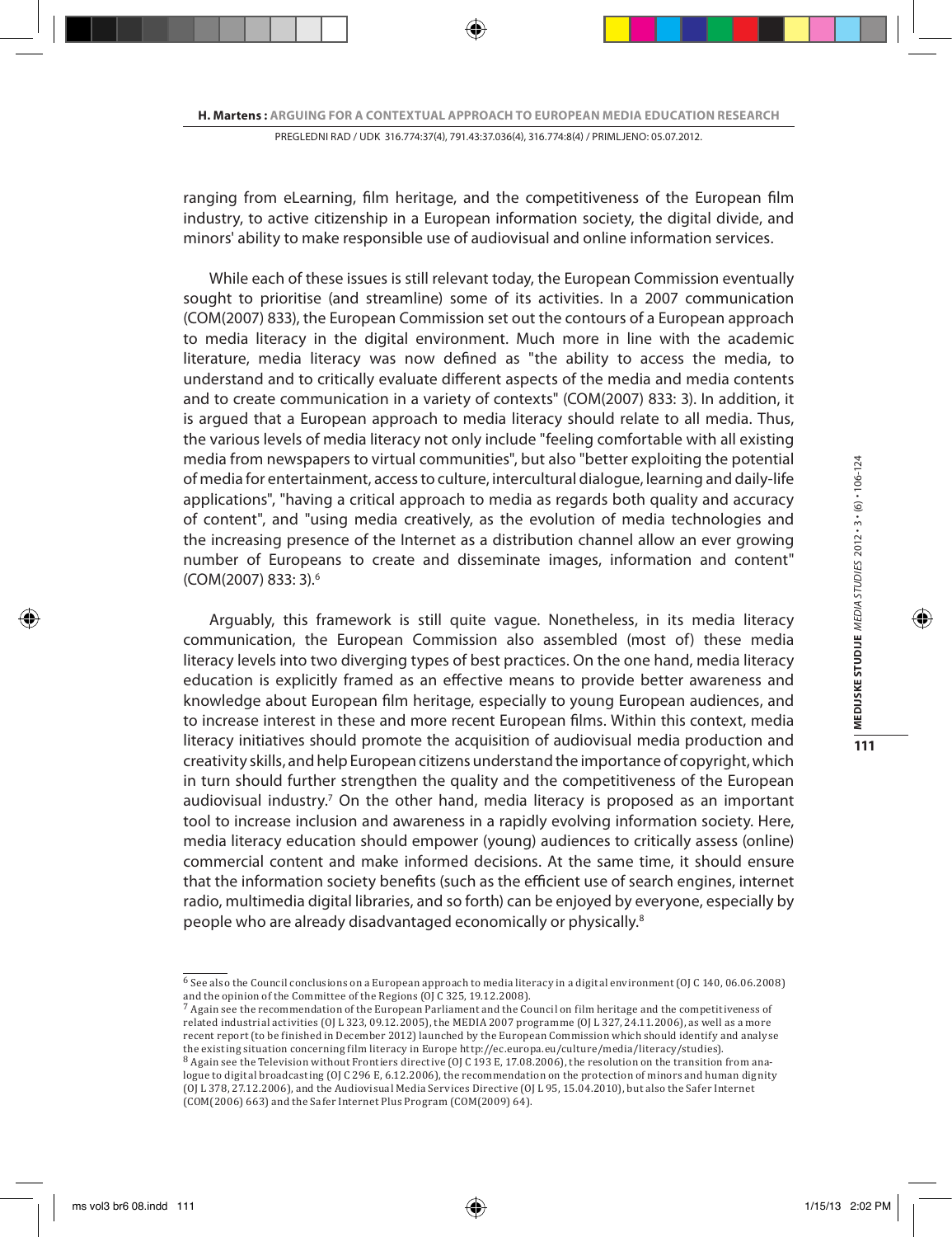This twofold approach was again affirmed in the most recent Commission recommendation (C(2009) 6464) which mainly focused on how media literacy in a digital environment may contribute to both a competitive audiovisual industry and an inclusive knowledge society. Here, the Commission on one hand recommends that Member States enhance their efforts to improve awareness of national and European audiovisual heritage through national awareness-raising campaigns aimed at citizens. On the other hand, trainings, information days, and the distribution of information packs should ensure an increased awareness of online opportunities and risks in today's information society, especially amongst children, adolescents, parents, teachers, media professionals, and the elderly (see also European Parliament resolution 2010/C 45 E/02 on media literacy in a digital world (OJ C 45E, 23.02.2010) and the Council conclusions OJ C 301/09 on media literacy in the digital environment (OJ C 301, 11.12.2009).

## **TEACHING AND LEARNING ABOUT MEDIA IN THE FLEMISH COMMUNITY**

Trends in European media education research and European Union policymaking are certainly useful to understand the state of media education across European countries and regions. However, how media education looks in practice is also largely determined by contextual and idiosyncratic factors which are likely to be different amongst different European Member States. To substantiate this point, we will describe in more detail three dominant strands of Flemish media literacy practice. While each of them partly resembles broader trends at the European level, these cases also illustrate how the appropriation of European policymaking is conditional on the specificity of the national or regional context.

### **Film Education**

Within the Flemish Community, a large number of non-profit initiatives aim to make art house films accessible to young people. In terms of instructional methods, they provide opportunities for schools to attend a variety of film screenings. They also develop pedagogical film dossiers on film content and film style which can easily be used in a classroom context. In the main, these non-profit organisations are subsidised by the Flemish Government as audiovisual arts or arts educational organisation under the Arts Decree<sup>9</sup> or as youth work organisation under the Decree on conducting a Flemish policy on youth and children's rights<sup>10</sup>.

To give one notable example, *Lessen in het Donker (Lessons in the Dark)* compiles a yearly list of non-mainstream films which are considered relevant (by the organisation's programming team) for discussion in a classroom context, for both reasons of content and style. As indicated by the programme coordinator, "our main purpose is to make children familiar with various aspects of the medium film, and to introduce them to a type of film that is somewhat distinct from their everyday media consumption patterns" (Tine Van

<sup>9</sup> See Belgian Official Journal - BS 06.07.2004: 54065 and BS 14.08.2008: 43407.

<sup>10</sup> See Belgian Official Journal - BS 26.09.2008: 50149 and BS 17.01.2011: 3043.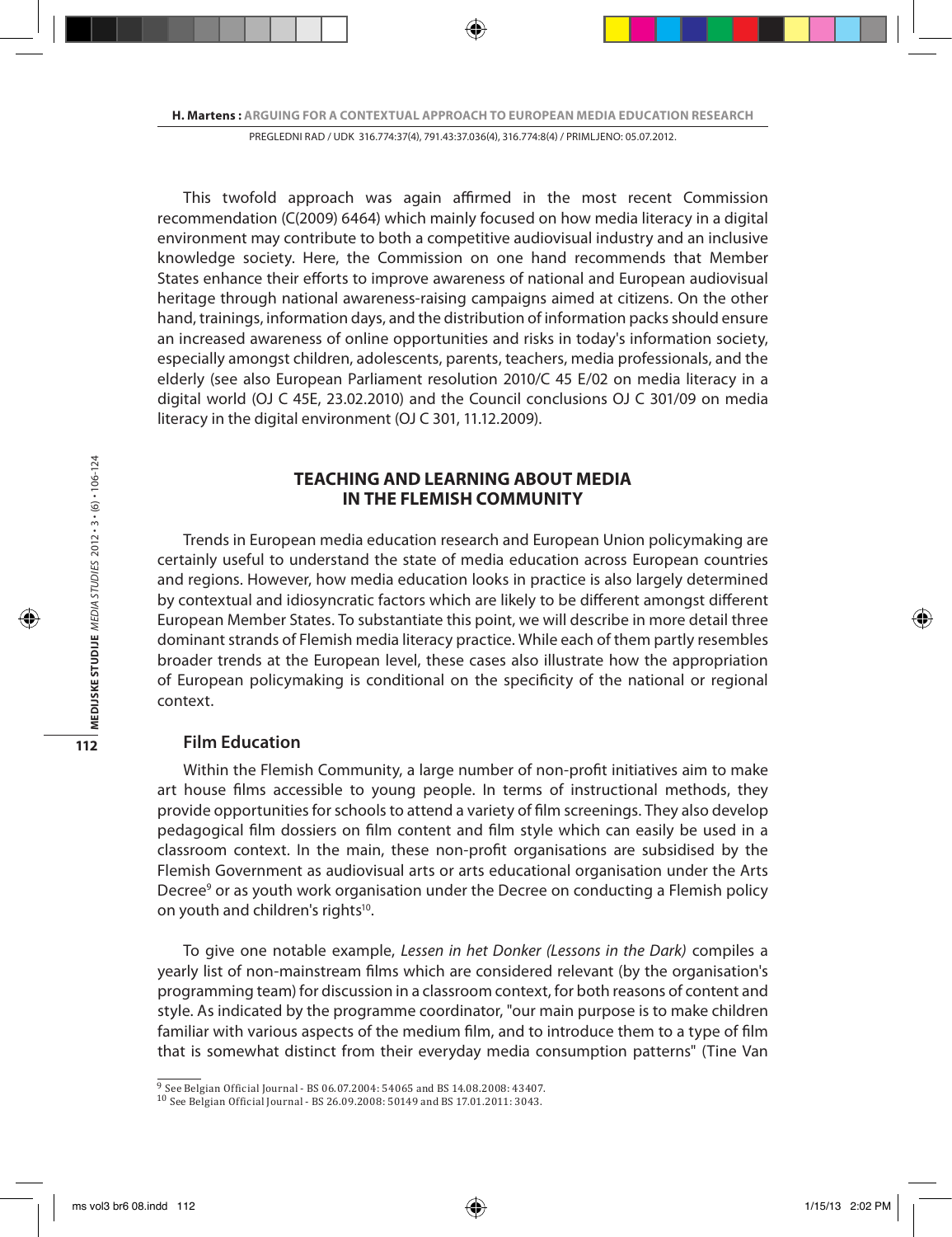Dycke, personal communication, May 8, 2007). To organise its film education activities, *Lessen in het Donker* has build up a network of over 50 local film exhibitors (varying from commercial and art house cinemas, to cultural, arts and community centres). This enables schools all over the Flemish Community to attend a film screening nearby. In collaboration with akin organisations such as *Jekino Educatie (Jekino Education)* and *Open Doek Filmfestiva (Open Curtain Film Festival),* an educational dossier is prepared for each of these films. Teachers who wish to participate in the programme are expected to use this material to briefly introduce the film to the pupils beforehand, and to discuss a variety of issues of both content and style afterwards. Every year, about 80,000 pupils from Flemish primary (age 6 to 12) and secondary education (age 12 to 18) participate in a *Lesson in the*  Dark film activity<sup>11</sup>. According to a Flemish policy report, 66% of schools participate in this (or a similar) type of film educational activity two or three times a year (Goegebuer, 2004).

From a historical point of view, the existence of Flemish (and Belgian) film education has long been informed by concerns about (alleged) negative effects of mass media in general and Hollywood cinema in particular, because of a perceived lack of aesthetic value or the depiction of violent or sexual content. For instance, in 1947, the Belgian *Katholieke Filmaktie (Open Curtain Film Festival)* founded CEDOC, the *Centrale Dienst voor Onderwijsen Cultuurfilm (Central Service of Educational and Cultural Film)*. Together with the *Katholiek Filmcentrum (Catholic Film Centre )*, the *Katholieke Filmkeuring (Catholic Film Censorship Board )*, the *Documentatiecentrum voor de Cinematografische Pers (Documentation Center for the Cinematographic Press)* and the *Katholieke Filmliga (Catholic Film League )*, this film educational service was part of a much broader struggle of the Catholic Church against the 'moral decline' in 'bad' cinema (Biltereyst, 2007). In these early days, motion pictures were mainly perceived as symbolising the excrescences of modern society. Therefore, CEDOC invested heavily in developing alternative film programmes, providing schools with up-to-date projection material, organising workshops for teachers and courses for pupils, and publishing film educational brochures, articles, and books, which could all help "to prevent the passive and uncritical subordination to film viewing" (CEDOC, 1956: 61). Moreover, it was thought to be "irrefutable that children and adults who are not warned, and who lack the ability to make an informed judgment, will imitate the habits of their heroes on the silver screen. Their unprotected soul will often be not capable to discriminate between true and false, between good and bad, which tend to mix up in motion pictures" (CEDOC, 1955).

As we have suggested, European media education gradually moved beyond this type of cultural or moral defensiveness, and teaching about media became less a matter of resistance against popular culture (Buckingham, 1996, 1998a, 2003). However, in the Flemish Community at least, the notion that young people should be introduced to a film culture which differs from their everyday exposure to commercial Hollywood blockbusters has lost very little of its initial relevance (Bergala, 2006; Martens, 2009). Of course, over all these years, the early moral panics about film have largely faded away. As noted by the *Lessen in het Donker* programme coordinator, "it is not our aim to warn pupils

 $\frac{11}{11}$  In total, roughly 800,000 children and adolescents are officially registered in Flemish primary and secondary education. Thus, *Lesson in the Donker* reaches approximately 10% of the total student population.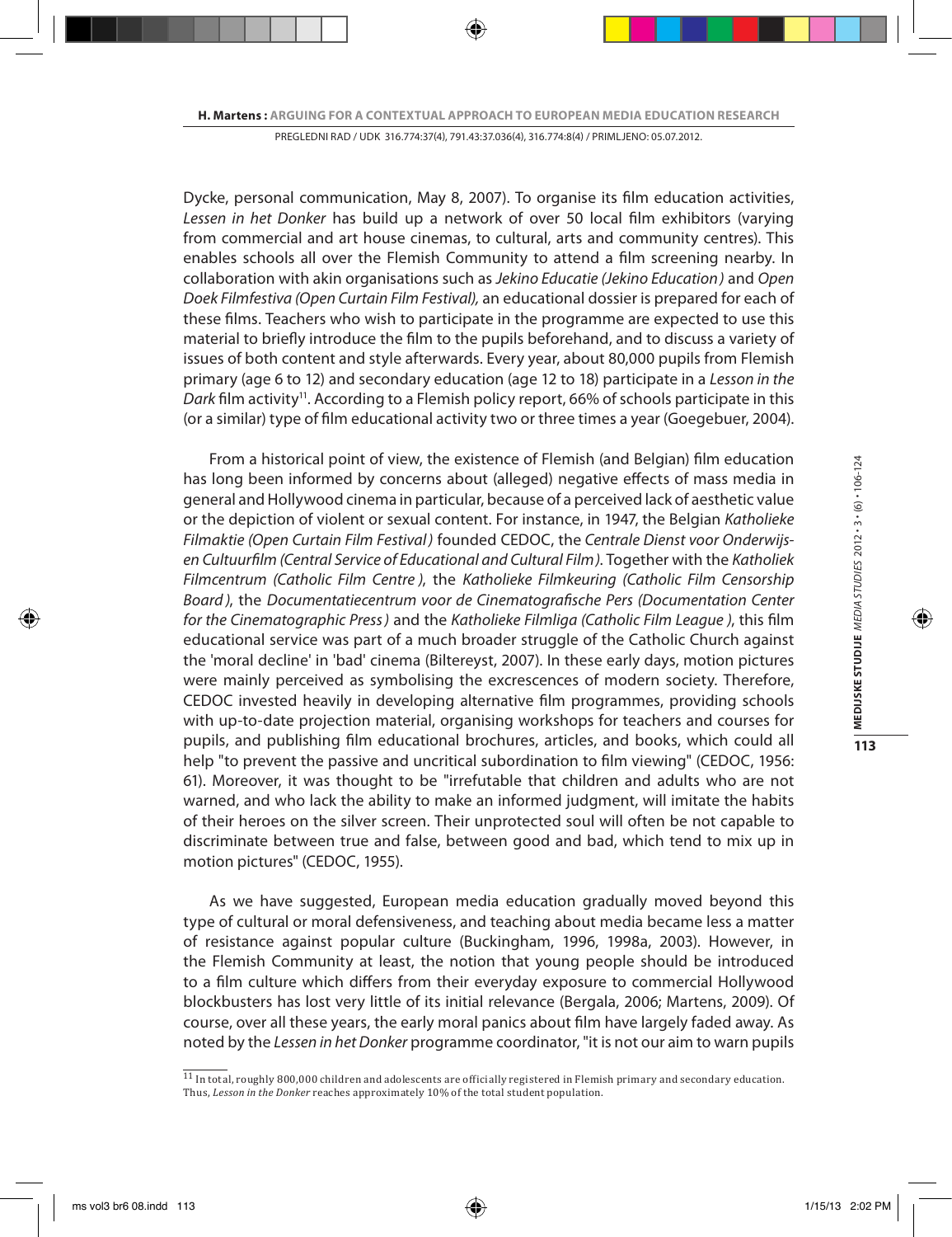about the negative effects of motion pictures. We just consider film as a medium which is omnipresent in young peoples' everyday life. Therefore, they should learn to better understand its different facets."12 Yet still, as suggested by the head of education at *Open Doek Filmfestival*, "for us, it is important to introduce pupils to a different type of films than the mainstream Hollywood cinema they typically know from television or from going to the movie theatre."13 Or, to quote a former media educator at *Jekino Educatie*, "in many ways, the films we programme are American blockbuster's counterpart. In principle, we have no problem with the entertaining value of commercial films. However, we consider it useful to provide pupils with opportunities to get to know other films which have more difficulties to reach a large audience. Because most pupils are not used to see this type of films, it is also important to give them some background information, and to teach them about the different components of audiovisual language."14

In other words Flemish media education, mirroring European policy, is still partly conceived as a tool to increase young people's awareness of participation in a (European) film culture which largely differs from their everyday media experiences. This not only indicates that the Flemish Community partly differs from European countries and regions with a more developed tradition in media education. It also points to the continuing importance of contextual specificities. In particular, Flemish media educational activities have yet to find a strong foothold in the formal school curriculum. Therefore, the field is largely dominated by audiovisual arts or arts educational organisations which tend to have other priorities than teaching about the many facets of the full range of mass media. In particular, the legitimacy (and financial resources) for these kinds of organisations largely depends on the assumption that it is indeed useful to increase these pupils' enthusiasm for *another* type of (less commercial) cinema or audiovisual culture. Therefore, it seems rather unlikely that these initiatives will broaden their scope to include all kinds of popular culture.

#### **Youth Media Production**

While arts educational approaches to media education remain relatively important in the Flemish Community, the increasing availability of cheap multimedia technologies has gradually made it possible to complement traditional film analytical programmes with youth media production activities. This education strategy is well documented in the European media education literature; its aim typically is to design more practical audiovisual exercises which stimulate pupils to think in conceptual terms about the many decisions which have to be taken when using a particular media language to produce a media messages for a particular target audience (Hart, 2001; Buckingham, 2003; Buckingham and Sefton-Green, 1994).

One exemplary Flemish initiative with a media production component is *INgeBEELD*  (*In pictures*), which was launched by *CANON Cultuurcel*, the cultural unit of the Flemish Department of Education. Within this four-part project, developed in collaboration

<sup>&</sup>lt;sup>12</sup> Tine Van Dycke, personal communication, May 8, 2007.<br><sup>13</sup> Greet Stevens, personal communication, April 23, 2007.<br><sup>14</sup> Nele Gulinck, personal communication, May 2007.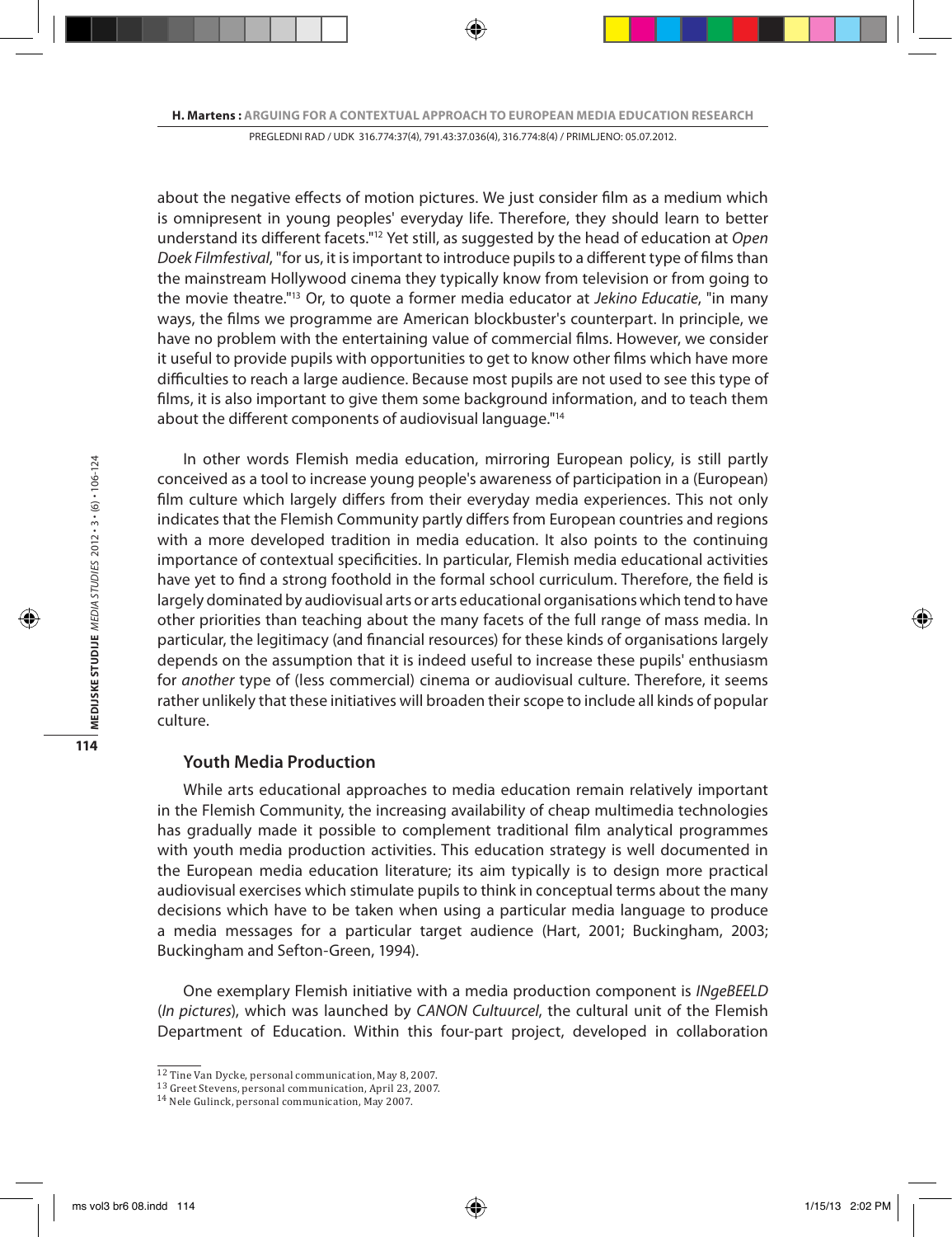with several audiovisual arts, arts educational, and youth work organisations, *CANON* aimed to develop a programme on audiovisual training that was integrated horizontally (across curriculum) and vertically (from kindergarten to teacher training). *INgeBEELD 1* is an introductory media educational tool box for preschoolers and children in the first degree of primary education (age 4 to 8), the result of a close collaboration with *Jekino Educatie*. The package consists of a DVD with five short films and a booklet with audiovisual exercises and teaching tips. The main purpose is to actively introduce young children to the basic components of audiovisual language in a playful manner. These learning goals are explicitly tied to the expressive arts learning objectives (the so-called 'muzische vorming') in kindergarten and primary education15. In *INgeBEELD 2* several other social-cultural organisations joined *CANON Cultuurcel* and *Jekino* to develop a teaching module which is an in-depth study of the five basic components of audiovisual language: the shot, lighting, editing, sound, and graphic design. In the first phase (for children age 6 to 10), pupils actively experiment with each of these components separately in short audiovisual exercises. In the second phase (for children and adolescents age 10 to 14), these components are brought together in more elaborate audiovisual production activities<sup>16</sup>. *INgeBEELD 3* is an online module for pupils age 12 to 18. It offers a broad perspective on audiovisual channels and messages, focusing on, among other things, graphic design, sound and special effects, chat programs, VJing, video, photography, new media arts, and so forth. The website is structured around four modules (shopping centre, image chat, an image of the world, and mix and trix) and an Emergence Game. Each of the online assignments is linked to developmental objectives and attainment targets across the curriculum<sup>17</sup>. Lastly, *INgeBEELD 4* is an online learning environment for students in teachers training and for teachers. It includes both text and audiovisual materials and consists of four interlinked worlds: the world of neighbourhood TV, the world of inspiration, the world of perception, and the world of learning. The platform also showcases prior media trajectories in neighbourhoods and schools so that it can be used as a source of inspiration<sup>18</sup>.

To some extent, this approach can again be linked to recent European policy discourse. As we have seen, media literacy initiatives are thought to be particularly suitable to promote the acquisition of audiovisual media production and creativity skills. Yet, while this viewpoint is indeed partly reflected in Flemish media educational practice, here again, the rationale behind the *INgeBEELD* project is more easily explained by contextual dynamics at the community level. Like most film education organisations, *INgeBEELD* and other similar initiatives tend to frame their aim and methods within broader frameworks of audiovisual arts, arts education, or youth work. Therefore, it is not surprising that these activities typically focus on the components of audiovisual language, rather than on various other relevant facets, such as the economy of mass media production or the individual and social determinants of mass media audiences. Within this context, the importance of forging creative expression as distinct from everyday experiences of the media is continuously emphasised. In other words, similar to the film analytical programmes,

<sup>&</sup>lt;sup>15</sup> See http://www.platformrondmediawijsheid.be/ingebeeld1/.<br><sup>16</sup> See http://www.platformrondmediawijsheid.be/ingebeeld2/<br><sup>17</sup> See www.ingebeeld.be (16.12.2012).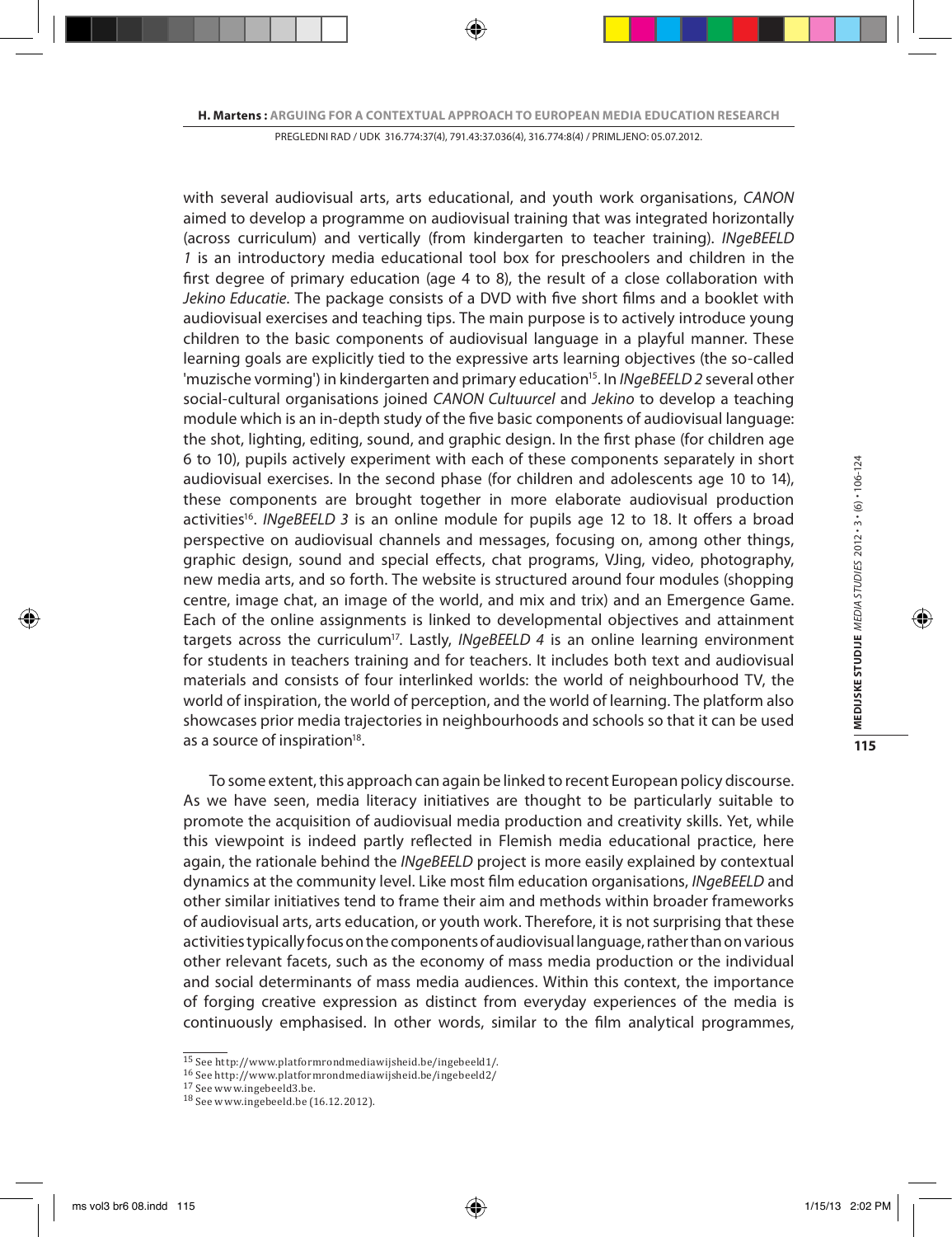media production strategies are seldom used to stimulate a more reflective usage of popular media messages. Rather, they serve to familiarise children and adolescents with *other* kinds of audiovisual culture.

#### **Online Risks and Opportunities**

In line with more general developments in European media education research and policymaking, recent Flemish policy documents reveal that current media literacy debates tend to focus on digital inclusion and safer internet issues. It is important to note that Flemish policy makers and practitioners have been rather late to pick up on this trend. Moreover, it is not yet clear if this recent enthusiasm will eventually translate into long-term policy engagements. Nonetheless, here again, we are able to identify some tendencies which reveal the complex interplay between a top-down European policy agenda and a bottom-up response driven by national and regional customs.

From a Flemish point of view, the dominant approach to *digital* media education is best illustrated by a recent policy note jointly published by the Flemish Minister of Media and Poverty Reduction and the Flemish Minster of Education, Youth, and Equal Opportunities (Lieten and Smet, 2012)19. As might be expected, in this particular context, media education comes primarily in a framework on online risks and opportunities. In particular, three key objectives are put forward. First of all, the document emphasises that our society is gradually evolving into "an information society in which handling technology and digital media is a basic competence. In addition, digital media offer a variety of opportunities to participate in society: from getting to know a varied and accessible media offer to the possibility to add (creative) content. Being able to autonomously function thus becomes a fundamental requirement to participate in society" (Lieten and Smet, 2012: 27). Secondly, an important aim of the Flemish media literacy policy is "to create an inclusive digital society. Equal opportunities for all citizens in an information society is an absolute priority. Because it is obvious that the increasing omnipresence and impact of technology and media not only brings along opportunities, but also risks. And third, the Flemish media literacy policy needs to create a safe online environment. "Nowadays, dealing with privacy issues is one of the main challenges, because technology makes it possible to make available private issues on a large scale on social network sites and databases. Cyber bullying is also a problem which requires engagement from all parties involved. New media channels bring along a number of requirements and questions relating to author's rights because they make it possible to easily download music, video, and e-books. Finally, parents are concerned about their children's video game use or have difficulties finding correct information" (Lieten and Smet, 2012: 28).

In Flanders, the organisation which perhaps most clearly subscribes to these objectives is *Child Focus*, the Belgian foundation for missing and sexually exploited children. With its *Clicksafe.be* services, it operates as the Belgian Safer Internet Centre

<sup>19</sup> See also Minister Lieten's 2009 policy note on Media (Parl. St. Vl. Parl., 2009-2010, nr. 209/1), the Flemish policy plan for Seniors (Parl. St. Vl. Parl. 2010-2011, nr. 686/1), the Flemish action plan on Poverty (Parl. St. Vl. Parl. 2009-2010, nr. 637/1), and the progress report of the Flemish action plan on Poverty (Parl. St. Vl. Parl. 2010-2011, nr. 1110/1) and Minister Smet's 2009 policy note Education (Parl. St. Vl. Parl. 2009-2010, nr. 202/1: 21) and on Youth (Parl. St. Vl. Parl. 2009-2010, nr. 203/1: 23).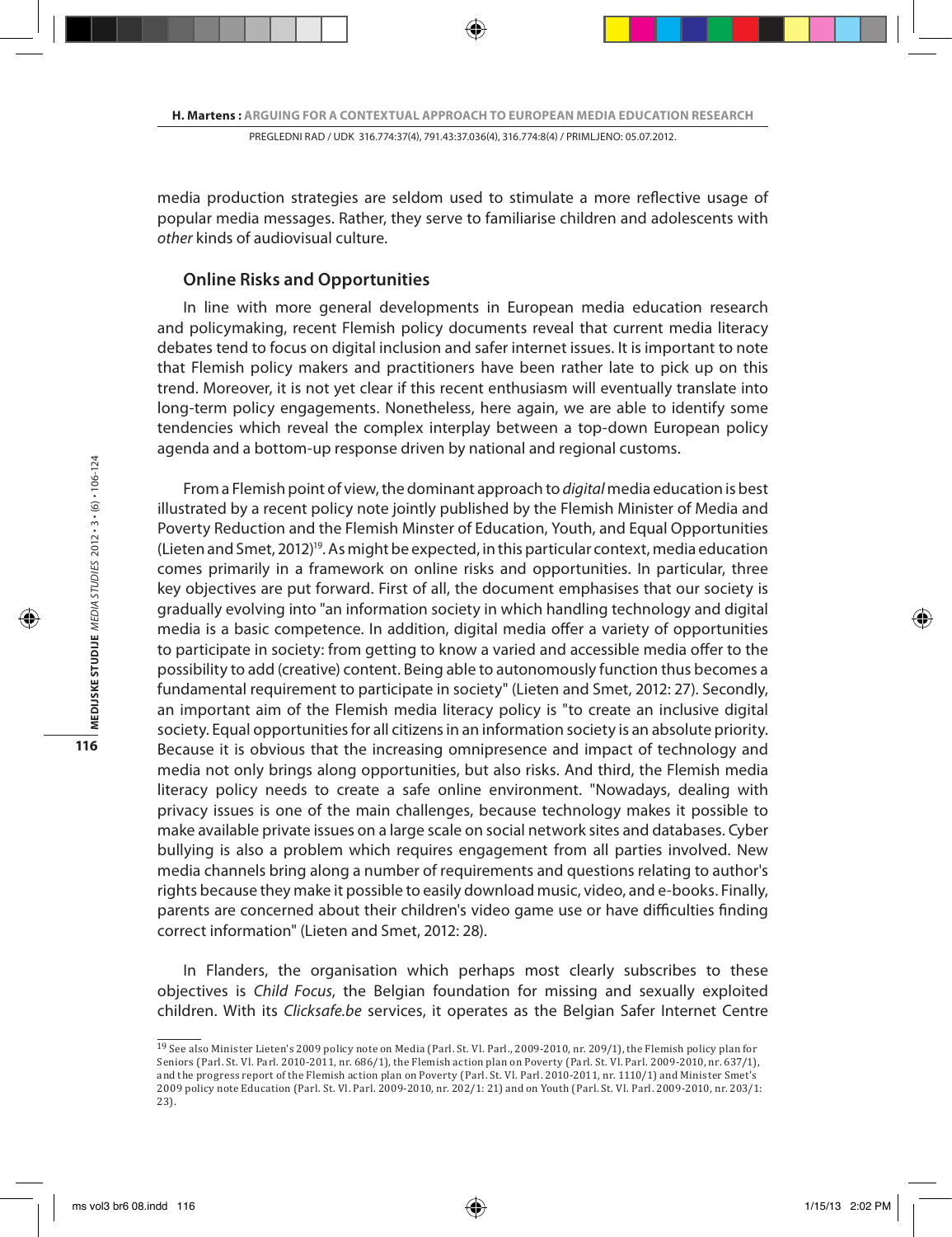within the European Insafe/INHOPE network, which is funded under the framework of the European Commission's Safer Inter Programme.20 All across Europe, these Safer Internet Centres have the responsibility to promote safe, responsible use of the internet and mobile devices to children, young people and their families and to identify and remove illegal content online. On one hand, this again illustrates how European policy makers are eager to streamline the media education field. On the other hand, each of these national Safer Internet Centres has to operate with diverging national and regional context, with different types of partners at their disposal. For instance, to achieve its goal to reach Flemish children and adolescents, *Child Focus* not only directly targets teachers in schools, but also closely collaborates with a number of youth work organisations which have a more established tradition in working with young people on (online) media. In parallel with this, *Child Focus* also participated in the development of the safe online environment launched by *Ketnet*, the Flemish public broadcast channel for children. Needless to say, the specific context in which these particular media literacy partnerships unfold, heavily shape the nature of Flemish media education as a whole. That is, while formal education may be in a good position to develop pupils' media-related knowledge skills, and attitudes, Flemish media literacy players such as *Child Focus* or *Ketnet* are more likely to focus on more basic awareness raising or on setting up an informal learning environment where children and adolescents can safely experiment which new media and social networks. In other words, as argued before, the aims and methods of media education are highly conditional on its particular context.

## **DISCUSSION**

Throughout most of this article, we have described in much detail the current state of media education in the Flemish Community. Based on these findings, it becomes possible to pinpoint a number of key determinants which not only affect the state of European media education as a whole, but also how Member States give differential meaning to its core aims and methods.

First of all, as elsewhere in the world, European media education has closely followed historical media trends. As we have shown, its roots were closely associated with the early success of American narrative film as a global mass medium. However, during the last decades, cheap multimedia technologies increased possibilities to complement media analysis strategies with youth media production activities. More recently, the steep rise of internet and mobile access forced media educators to further reconsider their initial aims and methods. Furthermore, what originally started as a moral crusade readily turned into a less protectionist movement which focused on the various facets of all kinds of offline and online media. In this way, European media education can partly be distinguished from its North American counterpart, with its more defensive intentions to safeguard children and adolescents from potential negative effects of undue exposure to audiovisual media messages. To some extent, this relates to particular characteristics of the European media system, with its strong public broadcast tradition. Put somewhat differently, within the

<sup>20</sup> See www.saferinternet.eu (16.12.2012).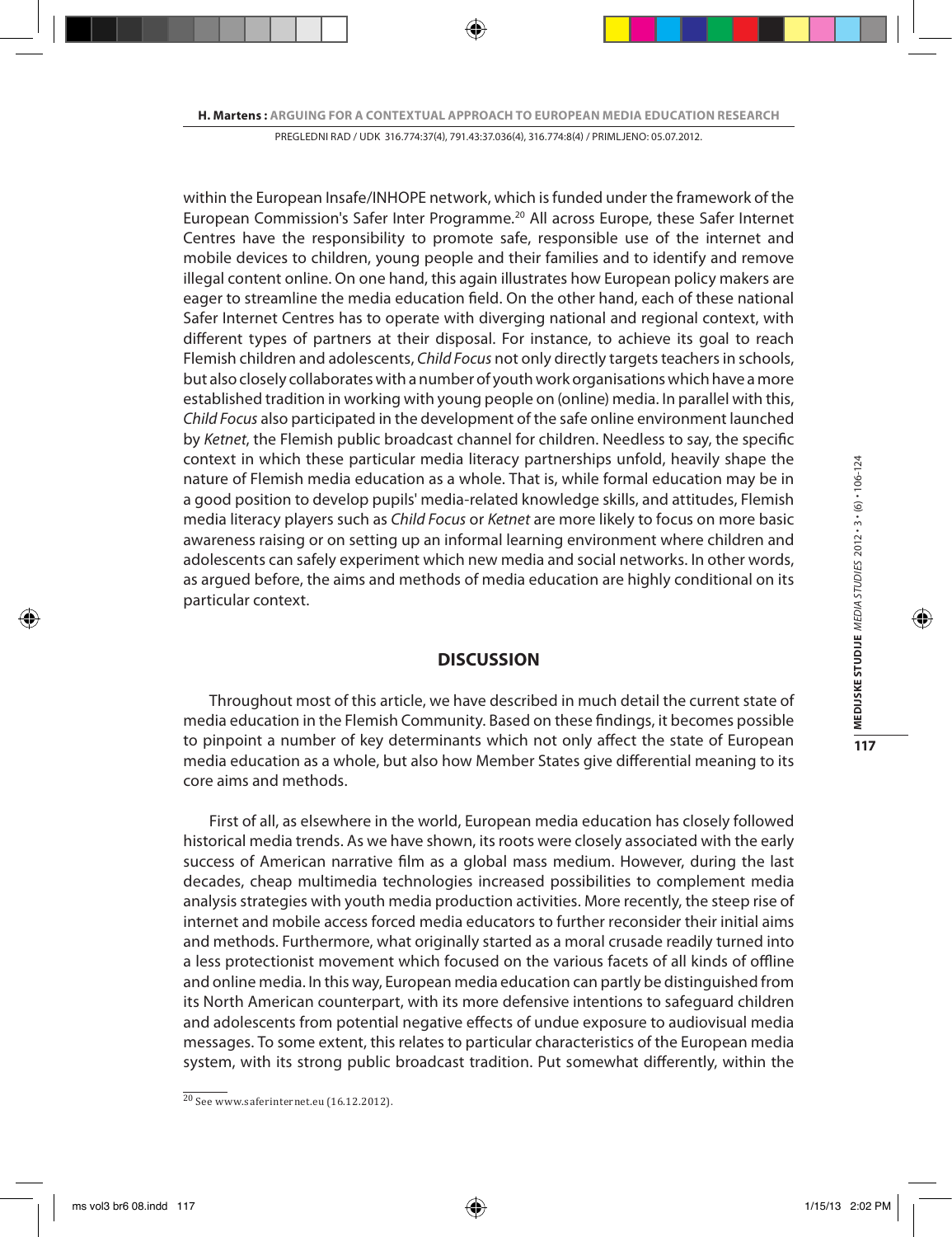hyper-commercial US media environment, there is perhaps more reason for panics about morals (Kubey, 1998, 2003). In any case, the relative importance of public institutions in the European public sphere is also felt in the wide range of non-profit and social-cultural organisations which are – each in their own way – involved in helping individuals to develop a more nuanced understanding of various facets of the media. To be sure, in a global media environment, the distinction between American and European media culture has become somewhat problematic. Yet still, even then, these types of historical and structural tendencies are likely to be of continuing importance.

Secondly, while trends in European research and policy agendas enable us to come up with a number of key characteristics of European media education as a whole, we have also identified a number of contextual specificities at the Flemish Community level which point to the many potential sources of variation within the European Union. At the most basic level, the relationship between European media education research and European policymaking seems somewhat problematic. For instance, we started by identifying a comprehensive set of media literacy skills which should help individuals to access, analyse, evaluate, and create the full variety of offline and online media messages. In contrast with this, European media literacy policies seemed much more eclectic and issue-driven, whereby media literacy and media education are seen as a means to raise awareness about the European film heritage on the one hand, and about safe and effective internet use on the other. It is probably fair to say that European countries with a more developed tradition in media education are more likely to fall on the former side of the education vs. awareness raising continuum. Most notably, in the UK, media education has found a strong foothold in secondary (and primary) schools with specialist examined courses in Media Studies and media education as an established dimension of mother language teaching (subject: English). Given its educational institutionalisation, questions about why media should be taught have become somewhat superfluous. Rather, media educators focus on more pressing pedagogical concerns, for instance about the horizontal or vertical integration of different aspects of media education across the curriculum.<sup>21</sup> Something similar holds for the Nordic countries, which not only play a leading role in the digital switchover, but are also on the forefront of media education developments.<sup>22</sup> By contrast, in the Flemish Community, a majority of teachers still point to the lack of financial means, the limited time in the teaching package, and the need for clear guidelines in the curriculum on how to teach about media and technology. In other words, Flemish media education has yet to make the transition from awareness-raising activities to more in-depth forms of media literacy education (Goegebuer, 2004, Bamford, 2007, Steyaert, Van Gompel, and Samyn, 2009). Furthermore, even within the structural limitations of Flemish media education, it is important to point to the variability in aims and methods depending on the particular frameworks under which specific media educational activities are funded. In particular, we have identified three divergent strands of Flemish media education practice. As we have seen, each of them embody different research and policy agendas, which in turn entails diverging expectations in terms of cognitive, attitudinal, and behavioural learning outcomes.

 $\frac{21}{21}$  See Buckingham, 2003; Burn and Durran, 2007.<br><sup>22</sup> See Kotilainen and Arnolds-Grandlund, 2010, Livingstone et al. 2011.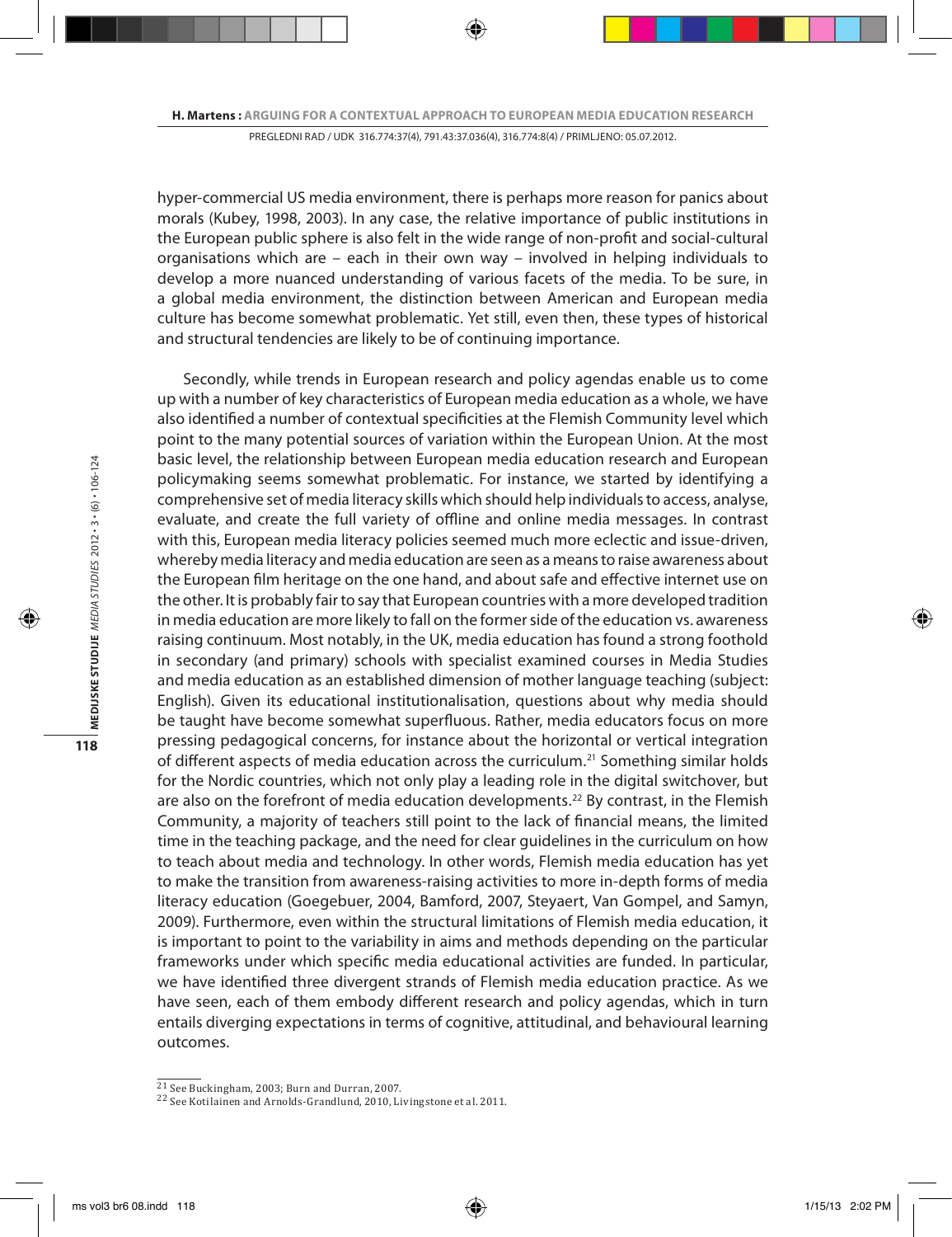Thirdly, it is important to add that European media education in general, and Flemish media education in particular, have a rather choppy history. While we have traced the roots of media education far back in the previous century, its prominence on European policy agendas is a relatively recent phenomenon. On the positive side, this implies that the media education movement is still in a flexible phase, where aims and methods can easily be tailored to emerging challenges in a rapidly evolving digital environment. However, the obvious downside is that this puts recent media education initiatives in a relatively precarious position, because their near future is highly dependent on a limited number of political decisions. Needless to say, this makes it difficult (if not impossible) to develop a long term vision on how to prepare children and adolescents to be active citizens. Again, the Flemish Community is a good case in point. Until fairly recently, media literacy was fully absent from Flemish policy discourse and, at best was one of many ways to analyse the work of various social-cultural organisations that integrate media messages in their everyday activities. In a relatively short span of time, however, this has substantially changed. As we have suggested, this was partly due to a recent decision from the current Flemish government to put media literacy more clearly at the forefront of media-related policies. Yet still, given the limited amount of structural support, it is mostly through the (often idiosyncratic) commitments and activities of a (limited) number of non-governmental stakeholders that the Flemish media educational landscape will gradually have to unfold.

Regardless of the importance of these contingent elements, we have sought to disentangle a number of historical and contextual factors which may help to better understand these often unpredictable patterns. In our view, the European media education field is in need of much more detailed empirical descriptions. Clearly, policy research provides a good starting point to get a better grip of the various types of media education practice. Therefore, it would be useful to supplement our empirical work with similar research projects in other European countries and regions. In addition, there is an obvious need to replete this interpretive work with representative surveys which more systematically record expectations and experiences from media educational organisations, teachers, and parents. Finally, attempts to describe these aims and methods would ideally be complemented with research programmes which analyse and evaluate the learning outcomes associated with various types of media education. Only then it becomes possible to develop a nuanced view on the real-life importance of the so-called European media education movement.

#### **References**

>Bamford, Anne (2007) *Quality and Consistency. Arts and Cultural Education in Flanders*. Brussels: Ministery of Work, Education, and Training.

>Bazalgette, Cary (1992) Key Aspects of Media Education, pp. 198-219 in Alverado, Manuel and Boyd-Barrett, Richard (eds) *Media Education: An introduction.* London: British Film Insitute. >Bergala, Alain (2006) *L'Hypothèse Cinéma: Petit Traité de Transmission du Cinéma à l'Ecole et Ailleurs.*  Paris: Cahiers du Cinéma.

>Biltereyst, Daniel (2007) Kruistocht tegen slechte cinema. De Katholieke Filmactie en bioscopen, pp. 142-161 in Biltereyst, Daniel and Meers, Philippe (eds) *De verlichte stad: een geschiedenis van bioscopen, filmvertoning, en filmcultuur in Vlaanderen.* Leuven: Lannoo Campus.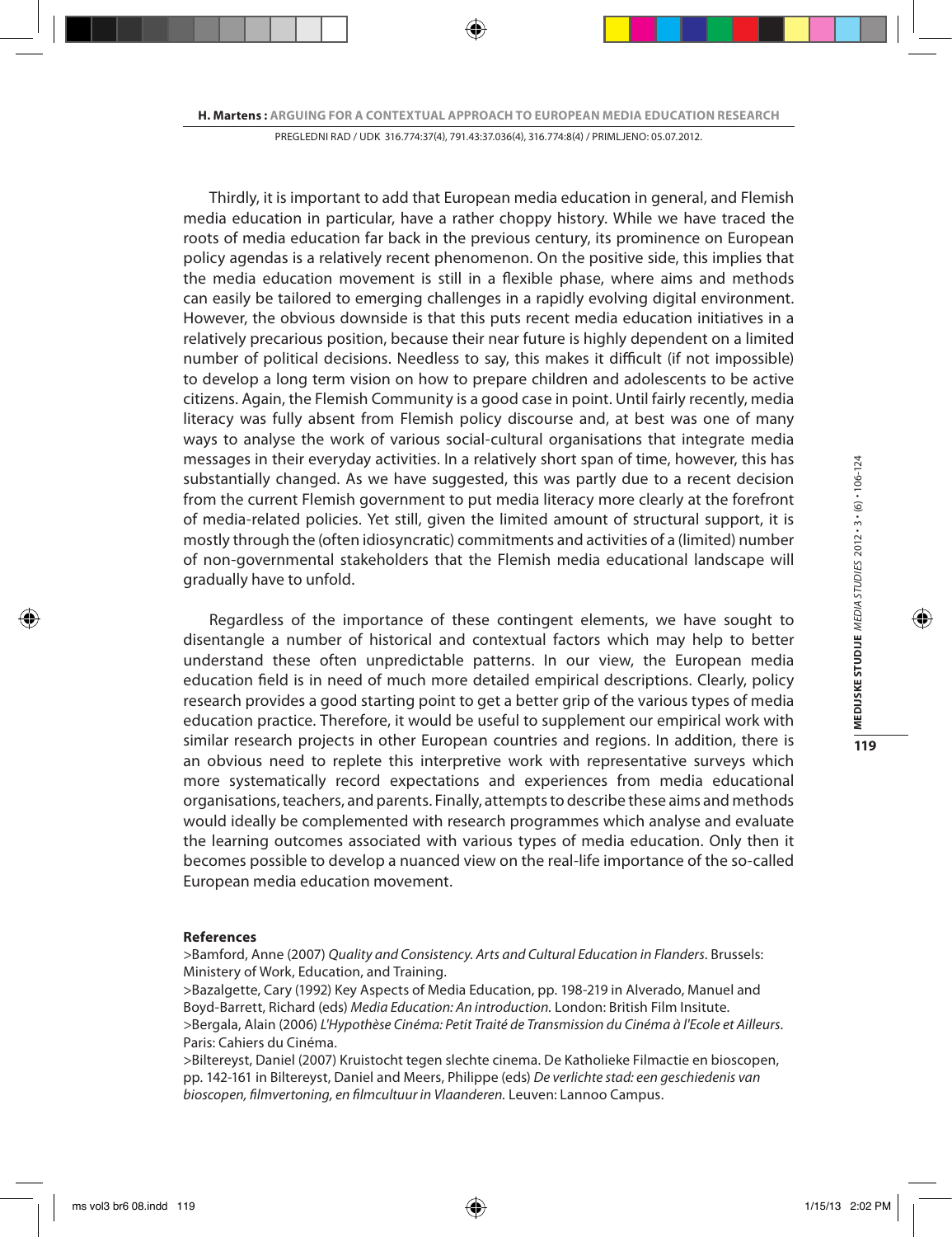>Bolas, Terry (2009) *Screen Education: From Film Appreciation to Media Studies*. Bristol: Intellect Books.

>Buckingham, David (1986) Against Demystification, *Screen* 27: 80-95.

>Buckingham, David (1990) *Watching Media Learning: Making Sense of Media Education*. London: Falmer.

>Buckingham, David (1996) Critical Pedagogy and Media Education: a Theory in Search of a Practice, *Journal of Curriculum Studies* 28: 627-650.

>Buckingham, David (1998a) Media Education in the UK: Moving beyond Protectionism, *The Journal of Communication* 48: 33-43.

>Buckingham, David (2003) *Media Education. Literacy, Learning and Contemporary Culture*. Cambridge: Polity Press.

>Buckingham, David (2007a) *Beyond Technology. Children's Learning in the Age of Digital Culture.*  Cambridge: Polity Press.

>Buckingham, David (2007b) Digital Media Literacies: Rethinking Media Education in the Age of the Internet, *Research in Comparative and International Education* 2: 43-55.

>Buckingham, David (2010) Do We Really Need Media Education 2.0.? Teaching Media in the Age of Participatory Culture, pp. 287-304 in Drotner, Kirsten and Schroder, Kim (eds) *Digital Content Creation.* New York: Peter Lang.

>Buckingham, David and Sefton-Green, Julian (1994) *Cultural Studies Goes to School.* London: Taylor & Francis.

>Burn, Andrew and Durran, James (2007) *Media Literacy in Schools. Practice, Production and Progression.* London: Paul Chapman Publishing.

>C((2009) 6464), Commission Recommendation on media literacy in the digital environment for a more competitive audiovisual industry and content industry and inclusive knowledge society, Brussels, 20.08.2009.

>Carlsson, Ulla et al. (2008) *Empowerment through Media Education. An Intercultural Dialogue.*  Göteborg: Nordicom.

>CEDOC (1955) De Mededelingen van CEDOC-Films. *6*.

>CEDOC (1956) De Mededelingen van CEDOC-Films. *12*.

>COM((2003) 784) *The future of European regulatory audiovisual policy.* Communication from the Commission to the Council, the European Parliament, the European Economic and Social Committee and the Committee of the Regions, Brussels, 15.12.2003.

>COM((2006) 663) *Final evaluation of the multiannual Community action plan on promoting safer*  use of the Internet by combating illegal and harmful content on global networks. Communication from the Commission to the Council, the European Parliament, the European Economic and Social Committee and the Committee of the Regions, Brussels, 06.11.2006.

>COM((2007) 833) A European approach to media literacy in the digital environment. Communication from the Commission to the Council, the European Parliament, the European Economic and Social Committee and the Committee of the Regions, Brussels, 20.12.2007.

>COM((2009) 64) Final evaluation of the implementation of the multiannual Community Program on promoting safer use of the Internet and new online technologies. Communication from the Commission to the European Parliament, the Council, the European Economic and Social Committee and the Committee of the Regions, Brussels, 18.02.2009.

>Dimaggio, Paul et al. (2004) Digital Inequality: From Unequal Access to Differentiated Use, pp. 355- 400 in Neckerman, Kathryn (ed.) *Social inequality.* New York: Russell Sage Foundation.

>Goegebuer, Annemie (2004) *Audiovisual Training in Flemish Education 2004.* Gent: Iak - Canon Cultuurcel.

>Hart, Andrew (2001) Researching Media education in English, *Research in Education* 66: 28-39. >Hall, Stuart and Whannel, Paddy (1969) *The Popular Arts.* London: Beacon Press.

>Hobbs, Renee (2011) *Digital and Media Literacy: Connecting Culture and Classroom.* Thoasand Oaks: Corwin.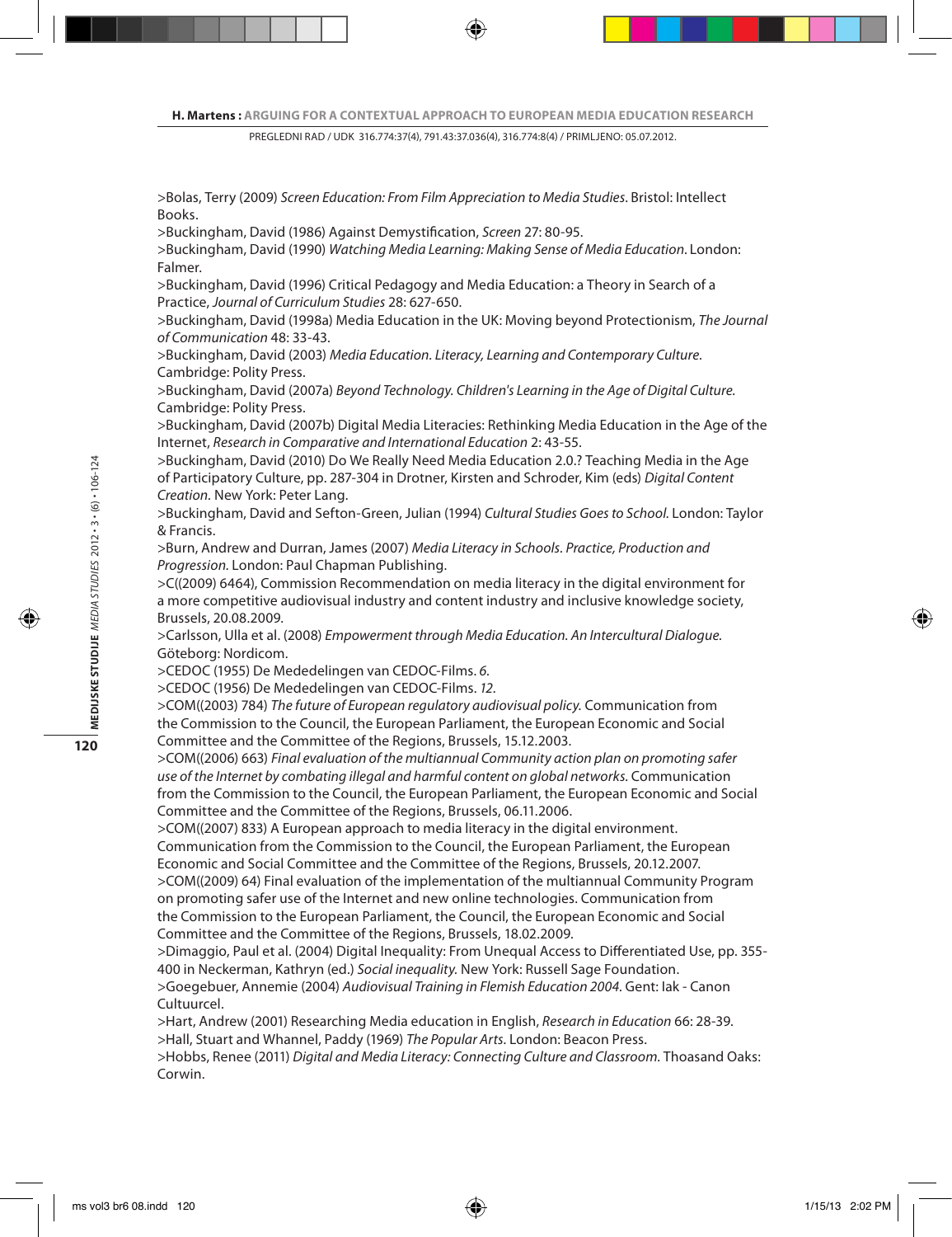>Jenkins, Henry (2006) *Convergence Culture: Where Old and New Media Collide*. New York: New York University Press.

>Jenkins, Henry et al. (2009) *Confronting the Challenges of Participatory Culture. Media Education for the 21st Century*. Cambridge: The MIT Press.

>Kotilainen, Sirku and Arnolds-Grandlund, Sol-Britt (2010) *Media Literacy Education. Nordic Perspectives.* Göteborg: Nordicom.

>Kubey, Robert (1997) *Media Literacy in the Information Age: Current Perspectives.* New Brunswick: Transaction.

>Kubey, Robert (1998) Obstacles to the Development of Media Education in the United States, *The Journal of Communication* 48: 58-69.

>Kubey, Robert (2003) Why U.S. Media Education Lags Behind the Rest of the English-Speaking World, *Television New Media* 4: 351-370.

>Lieten, Ingrid (2010) *Visienota: De VRT als Uitdager en Partner in het Vlaamse Media Landschap*. Brussel: Vlaamse Regering.

>Lieten, Ingrid and Smet, Pascal (2012) *Conceptnota Mediawijsheid*. Brussel: Vlaamse Regering. >Livingstone, Sonia (2004) Media Literacy and the Challenge of New Information and Communication Technologies, *The Communication Review* 7: 3 - 14.

>Livingstone, Sonia (2008) Engaging with Media - A Matter of Literacy? *Communication, Culture & Critique* 1: 51-62.

>Livingstone, Sonia, Bober, Magdalena and Helsper, Ellen (2005) *Internet Literacy among Children and Young People: Findings from the UK Children Go Online Project.* London: LSE Research Online. >Livinstone, Sonia et al. (2011) *Risks and Safety on the Internet: The Perspective of European Children. Full Findings.* London: EU Kids Online.

>Livinstone, Sonia and Helsper, Ellen (2007) Gradations in Digital Inclusion: Children, Young People and the Digital Divide, *New Media & Society* 9: 671-696.

>Livingstone, Sonia and Helsper, Ellen (2010) Balancing Opportunities and Risks in Teenagers' Use of the Internet: the Role of Online Skills and Internet Self-Efficacy, *New Media & Society* 12: 309-329. >Livingstone, Sonia, Van Couvering, Elizabeth and Thumim, Nancy (2004) *Adult Media Literacy.*  London: Ofcom.

>Martens, Hans (2009) Vlaanderen: Tussen Audiovisuele Kunsteducatie en Kritische Mediavorming, *Cultuur en Educatie* 26: 102-117.

>Martens, Hans (2010) Evaluating Media Literacy Education: Concepts, Theories, and Future Directions, *Journal of Media Literacy Education* 2: 1-22.

>Masterman, Len (1980) *Teaching about Television*. Palgrave Macmillan.

>Masterman, Len (1985) *Teaching the Media.* London: Comedia.

>Masterman, Len (1997) A Rationale for Media Education, pp. 15-86 in Kubey, Robert (ed.) *Media literacy in the information age.* New Brunswick: Transaction.

>Norris, Pippa (2001) *Digital Divide: Civic Engagement, Information Poverty and the Internet World Wide.* Cambridge: Cambridge University Press.

>OJ C 45, 23.02.2012, European Parliament resolution of 16 December 2008 on media literacy in a digital world (2008/2129(INI)).

>OJ C 140, 06.06.2008, Council conclusions of 22 May 2008 on a European approach to media literacy in the digital environment.

>OJ C 193 E, 17.08.2006, European Parliament resolution on the application of Articles 4 and 5 of Directive 89/552/EEC ('Television without Frontiers'), as amended by Directive 97/36/EC, for the period 2001-2002 (2004/2236(INI)).

>OJ C 296 E, 06.12.2006, European Parliament resolution on the transition from analogue to digital broadcasting: an opportunity for European audiovisual policy and cultural diversity? (2005/2212(INI))

>OJ C 301, 11.12.2009, Council conclusion of 27 November 2009 on media literacy in the digital environment.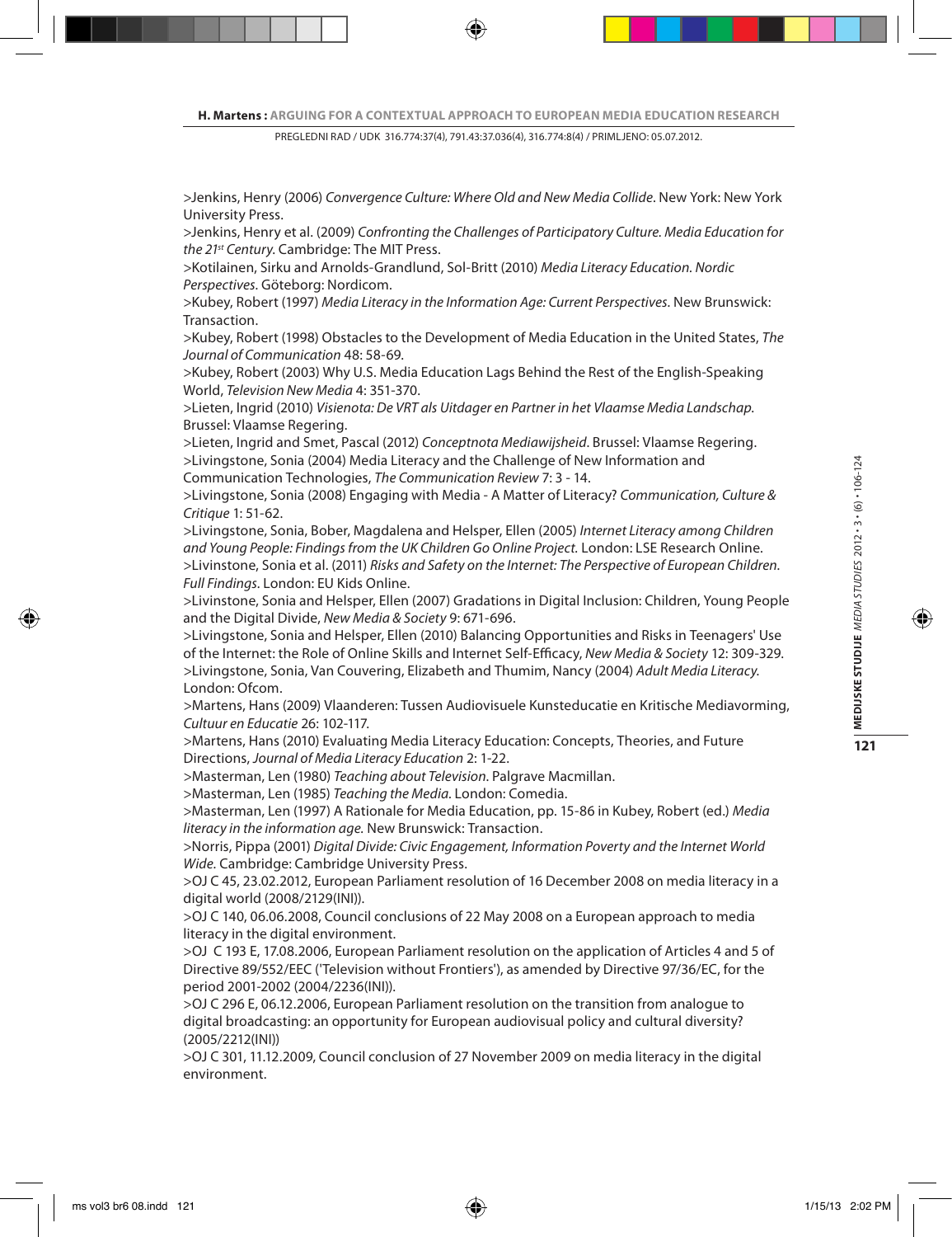>OJ C 325, 19.12.2008, Opinion of the Committee of the Regions on 'Media Literacy' and 'Creative content online'.

>OJ L 95, 15.04.2010, Directive 2010/13/EU of the European Parliament and of the Council of 10 March 2010 on the coordination of certain provisions laid down by law, regulation or administrative action in Members States concerning the provision of audiovisual media services (Audiovisual Media Services Directive) (codified version).

>OJ L 378, 27.12.2006, Recommendation of the European Parliament and of the Council of 20 December 2006 on the protection of minors and human dignity and on the right of reply in relation to the competitiveness of the European audiovisual and on-line information services industry (2006/952/EC).

>OJ L 323, 09.12.2005, Recommendation of the European Parliament and of the Council of 16 November 2005 on film heritage and the competitiveness of related industrial activities (2005/865/ CE).

>OJ L 327, 24.11.2006, Decision No 1718/2006/EC of the European Parliament and of the Council of 15 November 2006 concerning the implementation of a program of support for the European audiovisual sector (MEDIA 2007).

>OJ L 332, 18.12.2007, Directive 2007/65/EC of the European Parliament and of the Council of 11 December 2007 amending Council Directive 89/552/EEC on the coordination of certain provisions laid down by law, regulation or administrative action in Member States concerning the pursuit of televisions broadcasting activities.

>Parl. St. Vl. Parl. 2007-2008, nr. 1684/1, 08.05.2008, Hoorzitting over de effecten van gaming op jongeren.

>Parl. St. Vl. Parl. 2007-2008 nr. 1735/1, 05.06.2008, Voorstel van resolutie betreffende de ondersteuning van de gamesector in Vlaanderen.

>Parl. St. Vl. Parl. 2008-2009, nr. 2014/10, 13.03.2009, Hoorzitting over de oprichting van een Kenniscentrum Mediawijsheid.

>Parl. St. Vl. Parl. 2010-2011, nr. 1110/1, 29.04.2011, Nota van de Vlaamse Regering, Voortgangsrapport Vlaams Actieplan Armoedebestrijding ingediend door mevrouw Ingrid Lieten, viceminister-president van de Vlaamse Regering, Vlaams Minister van Innovatie, Overheidsinvesteringen, Media en Armoedebestrijding.

>Parl. St. Vl. Parl. 2009-2010, nr. 637/1, 29.07.2010, Vlaams Actieplan Armoedebestrijding 2010-2014 ingediend door mevrouw Ingrid Lieten, viceminister-president van de Vlaamse Regering, Vlaams minister van Innovatie, Overheidsinversteringen, Media en Armoedebestrijding.

>Parl. St. Vl. Parl. 2009-2010, nr. 202/1: 21, 26.10.2009, Beleidsnota Onderwijs 2009-2014 ingediend door de heer Pascal Smet, Vlaams minister van Onderwijs, Jeugd, Gelijke Kansen, en Brussel. >Parl. St. Vl. Parl. 2009-2010, nr. 209/1, 27.10.2009, Beleidsnota Media 2009-2014 ingediend door mevrouw Ingrid Lieten, viceminister-president van de Vlaamse Regering, Vlaamse minister van Innovatie, Overheidsinvesteringen, Media en Armoedebestrijding.

>Parl. St. Vl. Parl. 2010-2011, nr. 686/1, 06.10.2010, Vlaams Ouderenbeleidsplan 2010-2014 ingediend onder de coördinatie van de heer Jo Vandeurzen, Vlaams Minister van Welzijn, Volksgezondheid en Gezin.

>Parl. St. Vl. Parl. 2009-2010, nr. 203/1, 26.10.2009, Beleidsnota Jeugd 2009-2014 ingediend door de heer Pascal Smet, Vlaams minister van Onderwijs, Jeugd, Gelijke Kansen en Brussel.

>Parl. St. Vl. Parl. 2010-2011, nr. 976/1, 18.02.2011, Vlaams Jeugdbeleidsplan 2010-2014 ingediend onder de coördinatie van de heer Pascal Smet, Vlaams minister van Onderwijs, Jeugd, Gelijke Kansen en Brussel.

>Potter, James W. (2004) *Theory of Media Literacy: A Cognitive Approach.* Thoasand Oaks: Sage. >Potter, James W. (2009) *Arguing for a General Framework for Mass Media Scholarship.* Thousand Oaks: Sage.

>SB 02.04.2004, Decreet houdende de subsidiëring van kunstenorganisaties, kunstenaars, organisaties voor kunsteducatie en organisaties voor sociaal-artistieke werking, internationale initiatieven, publicaties en steunpunten (citeeropschrift: "Kunstendecreet").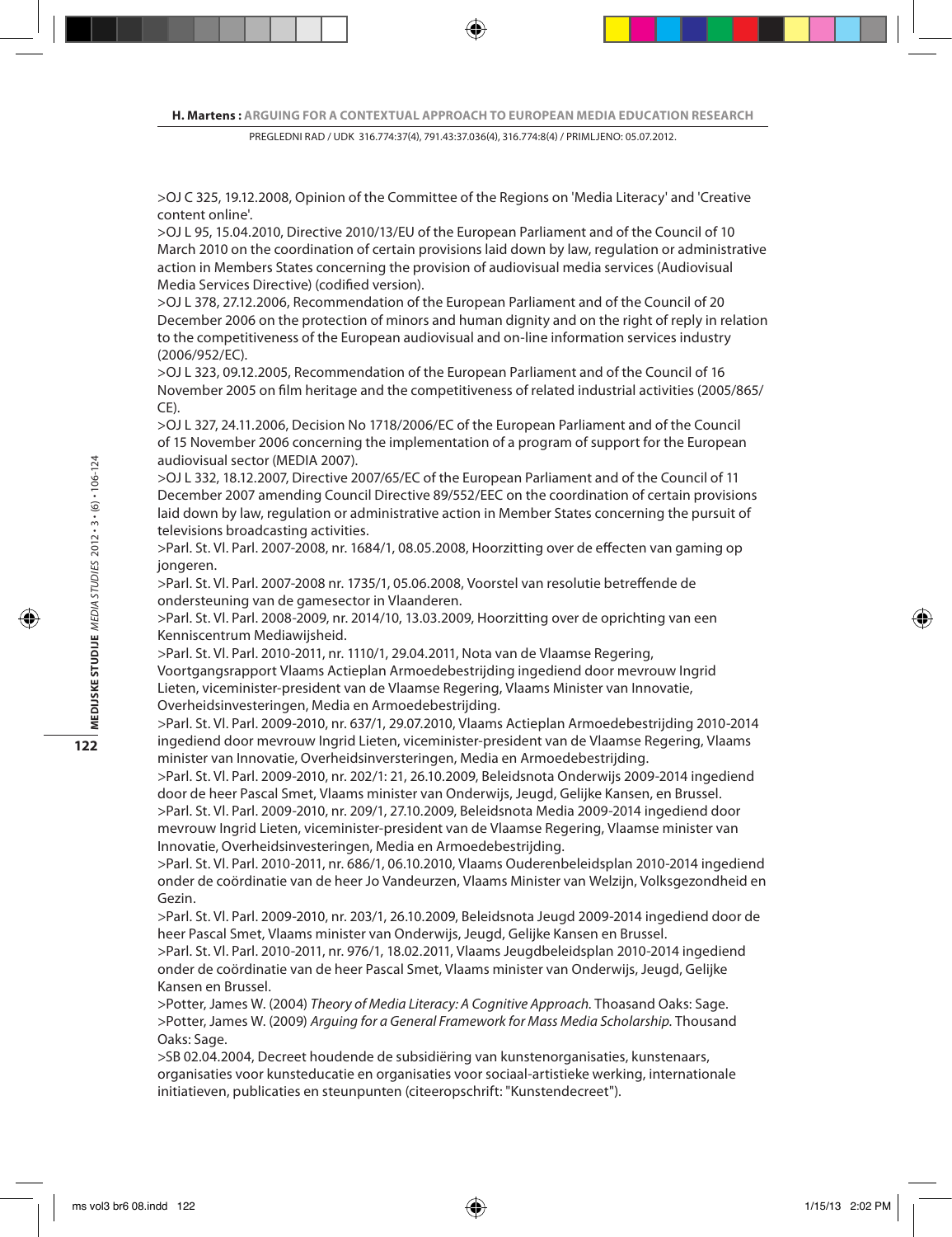>SB 14.08.2008, Besluit van de Vlaamse Regering betreffende de uitvoering van het Kunstendecreet van 2 april 2004, gewijzigd bij de decreten van 3 juni 2005, 22 december 2006 en 20 juni 2008.

>SB 26.09.2008, Decreet houdende het voeren van een Vlaams jeugd- en kinderrechtenbeleid. >SB 17.01.2011, Decreet houdende wijziging van het decreet van 18 juli 2008 houdende het voeren van een Vlaamse jeugd- en kinderrechtenbeleid.

>Steyaert, Jo, Van Gompel, Roland and Samun, Wouter (2009) *Evaluatie van het Nascholingsproject REN Vlaanderen. Studieopdracht voor het Departement Onderwijs en Vorming van de Vlaamse Overheid*. Leuven: Indigov.

>Van Deursen, Alexander. J. A. M. and Van Dijk, Jan A.G.M. (2010a) Internet Skills and the Digital Divide, *New Media & Society* 13: 893-911.

>Van Deursen, Alexander. J. A. M. and Van Dijk, Jan A.G.M. (2010b) Measuring Internet Skills, *International Journal of Human-Computer Interaction,* 26: 891-916.

>Van Dijk, Jan (2005) *The Deepening Divide: Inequality in the Information Society.* Thousand Oaks: Sage.

>Van Dijk, Jan (2006) *The Network Society: Social Aspects of New Media.* London: Sage.

>Van Dijk, Jan and Hacker, Ken (2003) The Digital Divide as a Complex and Dynamic Phenomenon, *Information Society* 19: 315-326.